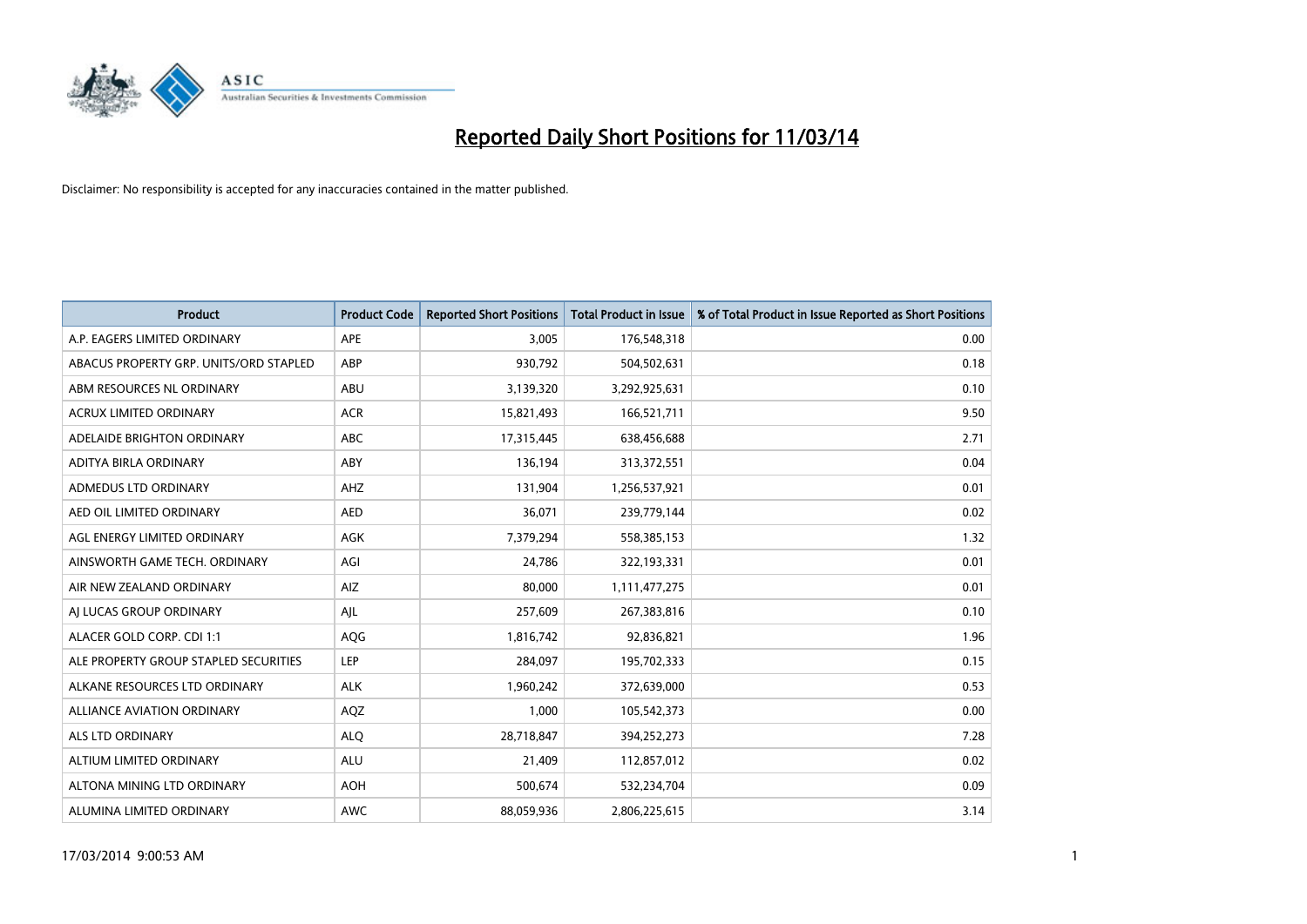

| <b>Product</b>                          | <b>Product Code</b> | <b>Reported Short Positions</b> | <b>Total Product in Issue</b> | % of Total Product in Issue Reported as Short Positions |
|-----------------------------------------|---------------------|---------------------------------|-------------------------------|---------------------------------------------------------|
| AMCOM TELECOMM, ORDINARY                | <b>AMM</b>          | 833,259                         | 244,557,101                   | 0.34                                                    |
| AMCOR LIMITED ORDINARY                  | <b>AMC</b>          | 3,402,486                       | 1,206,684,923                 | 0.28                                                    |
| AMP CAPITAL CHINA ORDINARY UNITS        | <b>AGF</b>          | 10,285,324                      | 366,112,610                   | 2.81                                                    |
| AMP LIMITED ORDINARY                    | AMP                 | 38,766,841                      | 2,957,737,964                 | 1.31                                                    |
| AMPELLA MINING ORDINARY                 | <b>AMX</b>          | 93,640                          | 256,802,883                   | 0.04                                                    |
| ANSELL LIMITED ORDINARY                 | <b>ANN</b>          | 3,754,380                       | 152,762,142                   | 2.46                                                    |
| ANTARES ENERGY LTD ORDINARY             | <b>AZZ</b>          | 763,156                         | 255,000,000                   | 0.30                                                    |
| ANZ BANKING GRP LTD ORDINARY            | ANZ                 | 5,510,224                       | 2,744,102,108                 | 0.20                                                    |
| APA GROUP STAPLED SECURITIES            | <b>APA</b>          | 23,871,000                      | 835,750,807                   | 2.86                                                    |
| APN NEWS & MEDIA ORDINARY               | <b>APN</b>          | 19,687,141                      | 949,935,256                   | 2.07                                                    |
| AQUARIUS PLATINUM. ORDINARY             | <b>AOP</b>          | 2,821,869                       | 487,782,536                   | 0.58                                                    |
| AQUILA RESOURCES ORDINARY               | <b>AQA</b>          | 13,454,096                      | 411,804,442                   | 3.27                                                    |
| ARAFURA RESOURCE LTD ORDINARY           | <b>ARU</b>          | 38,002                          | 441,270,644                   | 0.01                                                    |
| ARB CORPORATION ORDINARY                | <b>ARP</b>          | 1,267,746                       | 72,493,302                    | 1.75                                                    |
| ARDENT LEISURE GROUP STAPLED SECURITIES | AAD                 | 2,808,235                       | 405,055,708                   | 0.69                                                    |
| ARENA REIT. ORDINARY UNITS              | <b>ARF</b>          | 33,196                          | 211,495,653                   | 0.02                                                    |
| ARISTOCRAT LEISURE ORDINARY             | ALL                 | 8,826,696                       | 551,418,047                   | 1.60                                                    |
| ARRIUM LTD ORDINARY                     | ARI                 | 23,675,759                      | 1,361,469,008                 | 1.74                                                    |
| ASCIANO LIMITED ORDINARY                | <b>AIO</b>          | 9,586,361                       | 975,385,664                   | 0.98                                                    |
| ASG GROUP LIMITED ORDINARY              | ASZ                 | 553,838                         | 206,720,839                   | 0.27                                                    |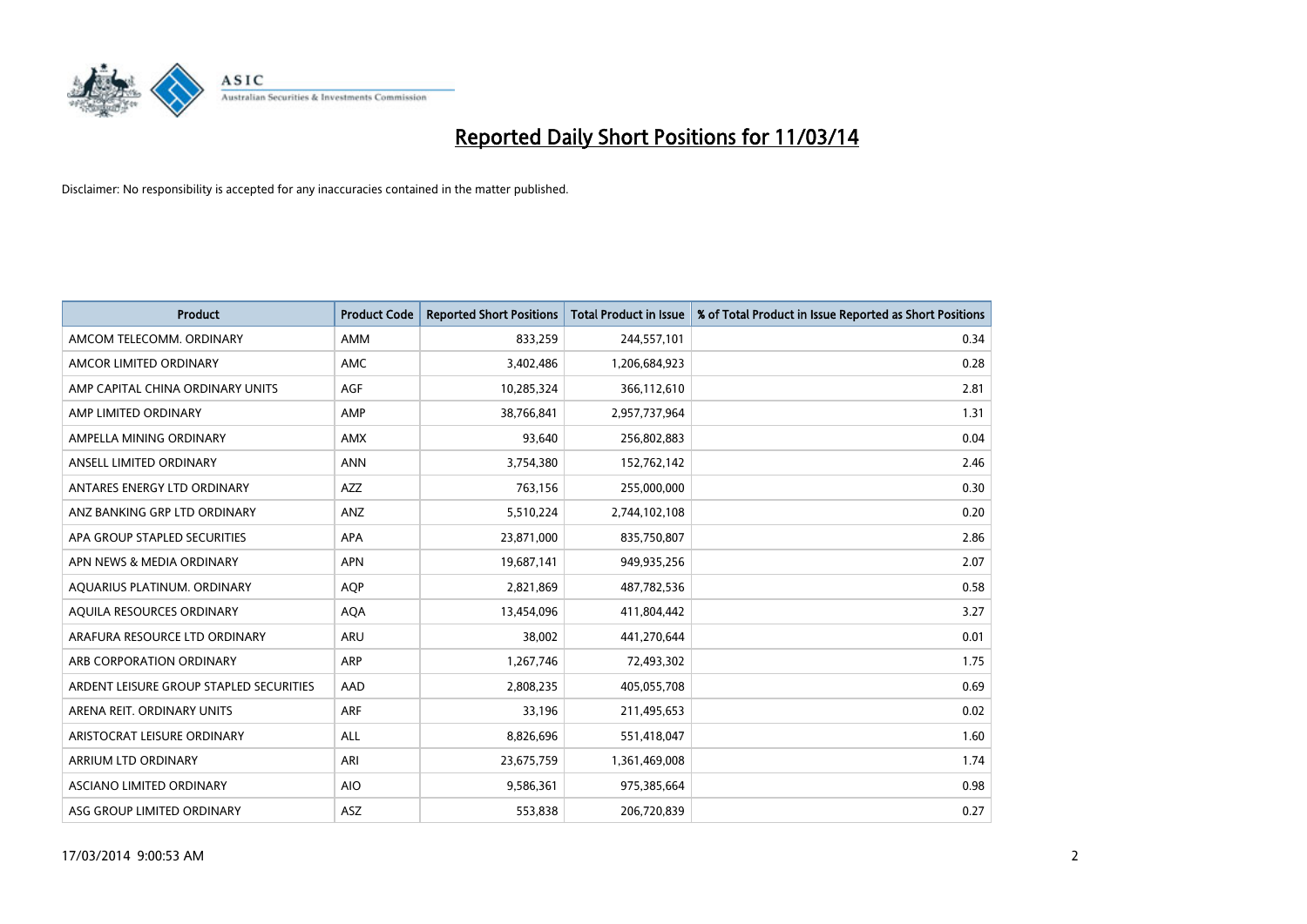

| <b>Product</b>                              | <b>Product Code</b> | <b>Reported Short Positions</b> | <b>Total Product in Issue</b> | % of Total Product in Issue Reported as Short Positions |
|---------------------------------------------|---------------------|---------------------------------|-------------------------------|---------------------------------------------------------|
| ASPEN GROUP ORD/UNITS STAPLED               | <b>APZ</b>          | 67,956                          | 119,946,366                   | 0.06                                                    |
| ASTRO JAP PROP GROUP STAPLED US PROHIBIT.   | AJA                 | 28,649                          | 67,211,752                    | 0.04                                                    |
| ASX LIMITED ORDINARY                        | <b>ASX</b>          | 3,794,212                       | 193,595,162                   | 1.96                                                    |
| ATLAS IRON LIMITED ORDINARY                 | AGO                 | 108,739,614                     | 915,496,158                   | 11.88                                                   |
| AURIZON HOLDINGS LTD ORDINARY               | <b>AZI</b>          | 52,303,072                      | 2,137,284,503                 | 2.45                                                    |
| <b>AURORA OIL &amp; GAS ORDINARY</b>        | <b>AUT</b>          | 6,527,941                       | 448,785,778                   | 1.45                                                    |
| AUSDRILL LIMITED ORDINARY                   | <b>ASL</b>          | 32,977,064                      | 312,277,224                   | 10.56                                                   |
| AUSENCO LIMITED ORDINARY                    | AAX                 | 1,994,093                       | 168,449,799                   | 1.18                                                    |
| <b>AUSTAL LIMITED ORDINARY</b>              | ASB                 | 395,763                         | 346,379,377                   | 0.11                                                    |
| AUSTBROKERS HOLDINGS ORDINARY               | <b>AUB</b>          | 90                              | 59,642,171                    | 0.00                                                    |
| AUSTIN ENGINEERING ORDINARY                 | ANG                 | 662,198                         | 84,274,004                    | 0.79                                                    |
| <b>AUSTRALAND PROPERTY STAPLED SECURITY</b> | <b>ALZ</b>          | 2,746,190                       | 578,324,670                   | 0.47                                                    |
| AUSTRALIAN AGRICULT. ORDINARY               | AAC                 | 3,937,998                       | 532,294,404                   | 0.74                                                    |
| AUSTRALIAN INFR LTD ORDINARY                | <b>AIX</b>          | 20,098                          | 620,733,944                   | 0.00                                                    |
| AUSTRALIAN PHARM, ORDINARY                  | API                 | 10,940,895                      | 488,115,883                   | 2.24                                                    |
| AUTOMOTIVE HOLDINGS ORDINARY                | AHE                 | 769,463                         | 260,579,682                   | 0.30                                                    |
| AVEO GROUP STAPLED SECURITIES               | <b>AOG</b>          | 9,644,753                       | 500,111,460                   | 1.93                                                    |
| AWE LIMITED ORDINARY                        | <b>AWE</b>          | 176,455                         | 522,696,385                   | 0.03                                                    |
| <b>AZONTO PET LTD ORDINARY</b>              | <b>APY</b>          |                                 | 1,158,625,100                 | 0.00                                                    |
| <b>BANDANNA ENERGY ORDINARY</b>             | <b>BND</b>          | 23,443,663                      | 528,481,199                   | 4.44                                                    |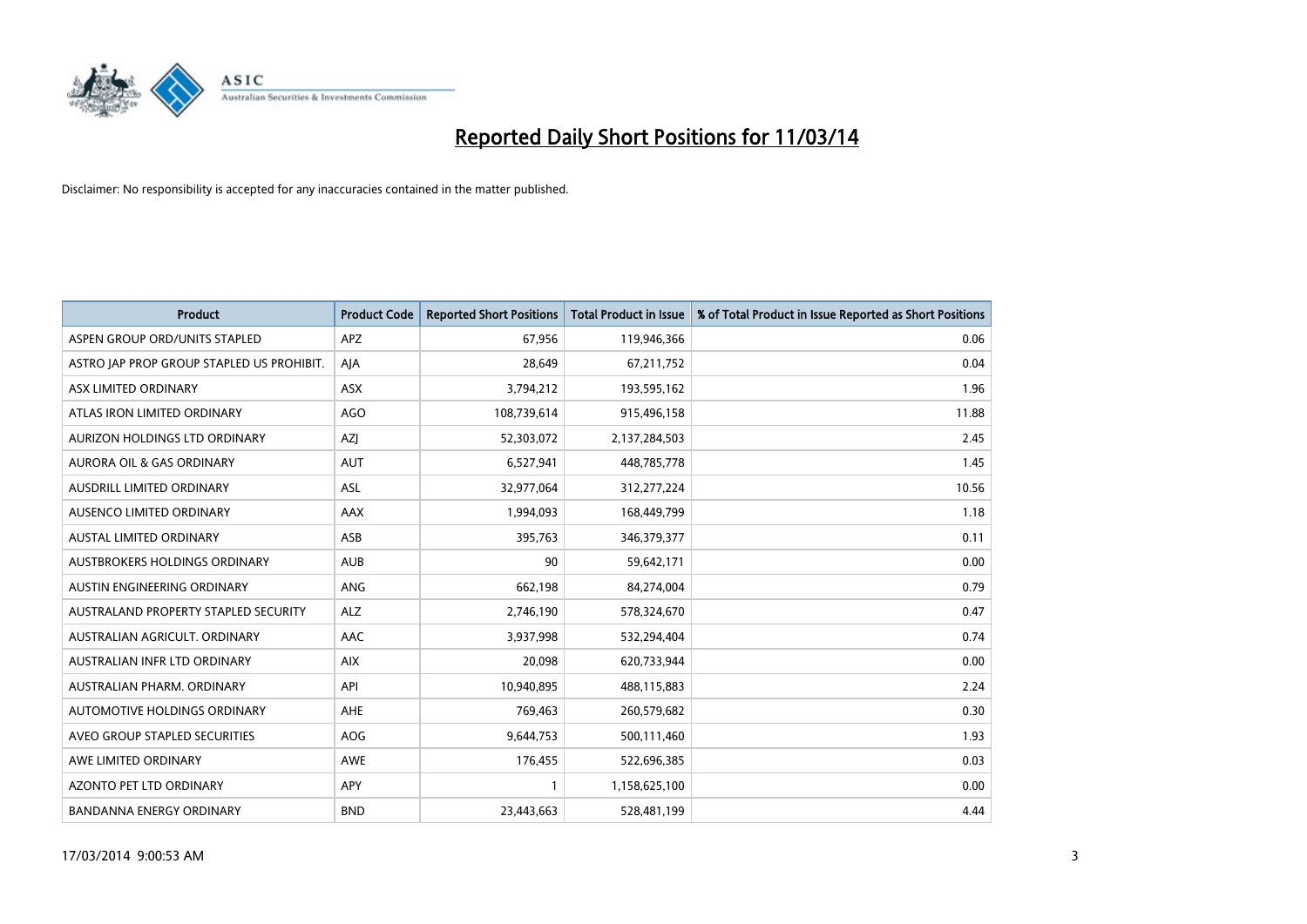

| <b>Product</b>                                | <b>Product Code</b> | <b>Reported Short Positions</b> | <b>Total Product in Issue</b> | % of Total Product in Issue Reported as Short Positions |
|-----------------------------------------------|---------------------|---------------------------------|-------------------------------|---------------------------------------------------------|
| BANK OF QUEENSLAND. ORDINARY                  | <b>BOQ</b>          | 4,082,979                       | 322,566,581                   | 1.27                                                    |
| <b>BANNERMAN RESOURCES ORDINARY</b>           | <b>BMN</b>          | 300,000                         | 322,885,298                   | 0.09                                                    |
| <b>BASE RES LIMITED ORDINARY</b>              | <b>BSE</b>          | 6,683,455                       | 561,840,029                   | 1.19                                                    |
| BATHURST RES LTD. ORDINARY                    | <b>BRL</b>          | 14,194,889                      | 821,457,725                   | 1.73                                                    |
| <b>BC IRON LIMITED ORDINARY</b>               | <b>BCI</b>          | 149,339                         | 124,028,630                   | 0.12                                                    |
| <b>BEACH ENERGY LIMITED ORDINARY</b>          | <b>BPT</b>          | 38,168,117                      | 1,283,241,004                 | 2.97                                                    |
| BEADELL RESOURCE LTD ORDINARY                 | <b>BDR</b>          | 40,312,293                      | 790,777,280                   | 5.10                                                    |
| BENDIGO AND ADELAIDE ORDINARY                 | <b>BEN</b>          | 10,832,408                      | 410,297,092                   | 2.64                                                    |
| BENITEC BIOPHARMA ORDINARY                    | <b>BLT</b>          | 554                             | 100,115,987                   | 0.00                                                    |
| BENTHAM IMF LTD ORDINARY                      | <b>IMF</b>          | 3,801,643                       | 164,380,143                   | 2.31                                                    |
| BERKELEY RESOURCES ORDINARY                   | <b>BKY</b>          | 31,002                          | 180,361,323                   | 0.02                                                    |
| BETASHARES ASX RES ETF UNITS                  | <b>ORE</b>          | 517,432                         | 3,022,150                     | 17.12                                                   |
| BHP BILLITON LIMITED ORDINARY                 | <b>BHP</b>          | 8,162,433                       | 3,211,691,105                 | 0.25                                                    |
| <b>BILLABONG ORDINARY</b>                     | <b>BBG</b>          | 20,284,583                      | 878,020,691                   | 2.31                                                    |
| <b>BILLABONG RTS11-MAR-14FORUS</b>            | <b>BBGR</b>         | 2,280,997                       | 180,273,753                   | 1.27                                                    |
| BLACKMORES LIMITED ORDINARY                   | <b>BKL</b>          | 5,629                           | 17,046,032                    | 0.03                                                    |
| <b>BLACKTHORN RESOURCES ORD US PROHIBITED</b> | <b>BTR</b>          | 319,315                         | 164,285,950                   | 0.19                                                    |
| BLUESCOPE STEEL LTD ORDINARY                  | <b>BSL</b>          | 6,135,870                       | 558,733,728                   | 1.10                                                    |
| <b>BOART LONGYEAR ORDINARY</b>                | <b>BLY</b>          | 43,919,014                      | 461,163,412                   | 9.52                                                    |
| <b>BOOM LOGISTICS ORDINARY</b>                | <b>BOL</b>          | 78.625                          | 474.868.764                   | 0.02                                                    |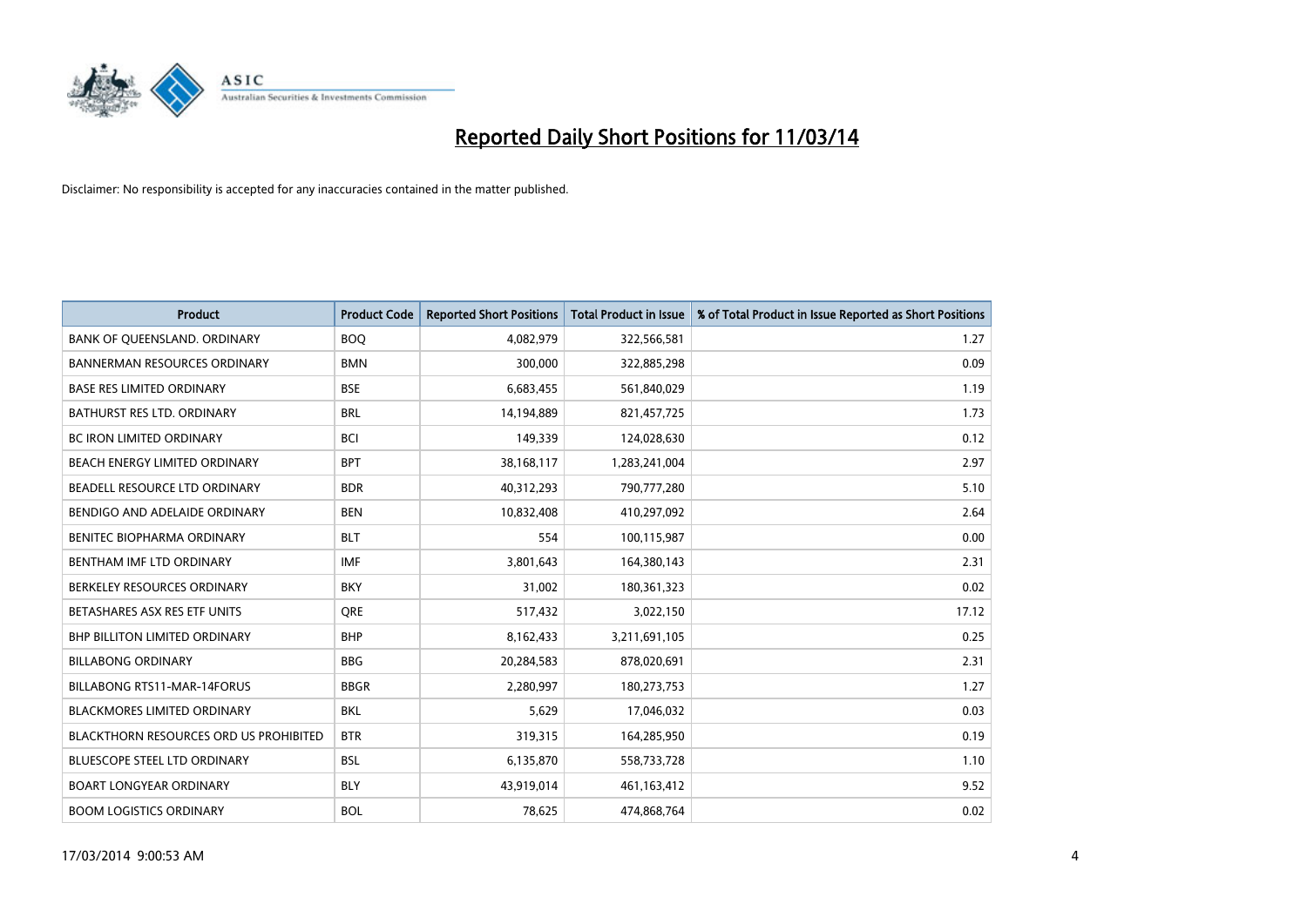

| <b>Product</b>                          | <b>Product Code</b> | <b>Reported Short Positions</b> | <b>Total Product in Issue</b> | % of Total Product in Issue Reported as Short Positions |
|-----------------------------------------|---------------------|---------------------------------|-------------------------------|---------------------------------------------------------|
| <b>BORAL LIMITED, ORDINARY</b>          | <b>BLD</b>          | 42,603,739                      | 778,739,826                   | 5.47                                                    |
| <b>BRADKEN LIMITED ORDINARY</b>         | <b>BKN</b>          | 18,574,008                      | 169,240,662                   | 10.97                                                   |
| <b>BRAMBLES LIMITED ORDINARY</b>        | <b>BXB</b>          | 1,949,221                       | 1,562,096,055                 | 0.12                                                    |
| BREVILLE GROUP LTD ORDINARY             | <b>BRG</b>          | 2,384,287                       | 130,095,322                   | 1.83                                                    |
| <b>BRICKWORKS LIMITED ORDINARY</b>      | <b>BKW</b>          | 61,147                          | 148,038,996                   | 0.04                                                    |
| <b>BROCKMAN MINING LTD ORDINARY</b>     | <b>BCK</b>          | 36                              | 8,381,982,131                 | 0.00                                                    |
| BT INVESTMENT MNGMNT ORDINARY           | <b>BTT</b>          | 714,576                         | 282,727,073                   | 0.25                                                    |
| <b>BURU ENERGY ORDINARY</b>             | <b>BRU</b>          | 13,303,252                      | 298,505,530                   | 4.46                                                    |
| <b>BWP TRUST ORDINARY UNITS</b>         | <b>BWP</b>          | 5,542,900                       | 634,395,195                   | 0.87                                                    |
| CABCHARGE AUSTRALIA ORDINARY            | CAB                 | 9,463,835                       | 120,430,683                   | 7.86                                                    |
| <b>CALTEX AUSTRALIA ORDINARY</b>        | <b>CTX</b>          | 1,786,898                       | 270,000,000                   | 0.66                                                    |
| <b>CARDNO LIMITED ORDINARY</b>          | CDD                 | 6,898,256                       | 146,779,250                   | 4.70                                                    |
| <b>CARINDALE PROPERTY UNIT</b>          | <b>CDP</b>          | 525                             | 70,000,000                    | 0.00                                                    |
| CARNARVON PETROLEUM ORDINARY            | <b>CVN</b>          | 12,220                          | 986,565,952                   | 0.00                                                    |
| CARSALES.COM LTD ORDINARY               | <b>CRZ</b>          | 7,290,706                       | 237,773,965                   | 3.07                                                    |
| CASH CONVERTERS ORDINARY                | CCV                 | 9,757,157                       | 426,302,767                   | 2.29                                                    |
| CEDAR WOODS PROP. ORDINARY              | <b>CWP</b>          | 55,481                          | 73,732,683                    | 0.08                                                    |
| CENTRAL PETROLEUM ORDINARY              | <b>CTP</b>          | 806,383                         | 309,219,473                   | 0.26                                                    |
| <b>CERAMIC FUEL CELLS ORDINARY</b>      | CFU                 | 4,058                           | 1,751,724,324                 | 0.00                                                    |
| CFS RETAIL TRUST GRP STAPLED SECURITIES | <b>CFX</b>          | 50,469,736                      | 3,018,050,810                 | 1.67                                                    |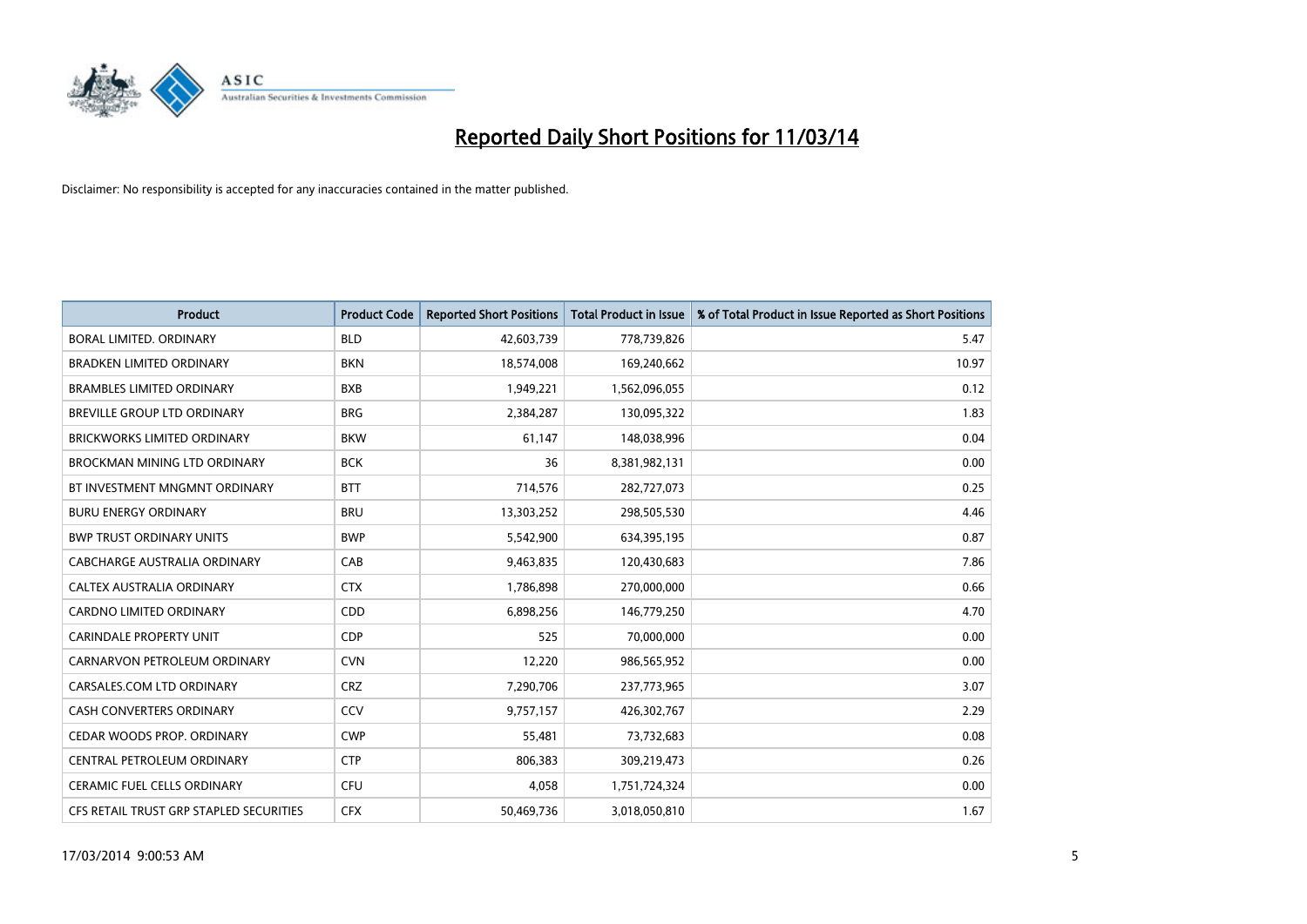

| <b>Product</b>                          | <b>Product Code</b> | <b>Reported Short Positions</b> | <b>Total Product in Issue</b> | % of Total Product in Issue Reported as Short Positions |
|-----------------------------------------|---------------------|---------------------------------|-------------------------------|---------------------------------------------------------|
| CHALLENGER DIV.PRO. STAPLED UNITS       | <b>CDI</b>          | 55,495                          | 214,101,013                   | 0.03                                                    |
| CHALLENGER LIMITED ORDINARY             | <b>CGF</b>          | 1,333,174                       | 530,862,585                   | 0.25                                                    |
| CHARTER HALL GROUP STAPLED US PROHIBIT. | <b>CHC</b>          | 433,774                         | 347,925,558                   | 0.12                                                    |
| <b>CHARTER HALL RETAIL UNITS</b>        | CQR                 | 10,081,463                      | 369,040,750                   | 2.73                                                    |
| <b>CHORUS LIMITED ORDINARY</b>          | <b>CNU</b>          | 545,312                         | 396,369,767                   | 0.14                                                    |
| CITIGOLD CORP LTD ORDINARY              | <b>CTO</b>          | 153,427                         | 1,495,764,906                 | 0.01                                                    |
| CLINUVEL PHARMACEUT. ORDINARY           | <b>CUV</b>          | 600                             | 38,217,038                    | 0.00                                                    |
| COAL OF AFRICA LTD ORDINARY             | <b>CZA</b>          | 426                             | 1,048,368,613                 | 0.00                                                    |
| COALSPUR MINES LTD ORDINARY             | <b>CPL</b>          | 7,382,729                       | 641,394,435                   | 1.15                                                    |
| <b>COBAR CONSOLIDATED ORDINARY</b>      | CCU                 | 100,000                         | 329,715,353                   | 0.03                                                    |
| COCA-COLA AMATIL ORDINARY               | <b>CCL</b>          | 17,317,323                      | 763,590,249                   | 2.27                                                    |
| COCHLEAR LIMITED ORDINARY               | <b>COH</b>          | 9,525,630                       | 57,062,020                    | 16.69                                                   |
| <b>COCKATOO COAL ORDINARY</b>           | COK                 | 167,987                         | 4,529,134,266                 | 0.00                                                    |
| <b>CODAN LIMITED ORDINARY</b>           | <b>CDA</b>          | 559,382                         | 176,969,924                   | 0.32                                                    |
| <b>COFFEY INTERNATIONAL ORDINARY</b>    | <b>COF</b>          | 18,923                          | 255,833,165                   | 0.01                                                    |
| <b>COKAL LTD ORDINARY</b>               | <b>CKA</b>          | 13,650                          | 471,103,926                   | 0.00                                                    |
| <b>COLLECTION HOUSE ORDINARY</b>        | <b>CLH</b>          | 2,231,976                       | 128,969,148                   | 1.73                                                    |
| COMMONWEALTH BANK, ORDINARY             | <b>CBA</b>          | 9,227,968                       | 1,611,928,836                 | 0.57                                                    |
| <b>COMMONWEALTH PROP ORDINARY UNITS</b> | <b>CPA</b>          | 3,280,571                       | 2,347,003,413                 | 0.14                                                    |
| <b>COMPASS RESOURCES ORDINARY</b>       | <b>CMR</b>          | 7,472                           | 1,403,744,100                 | 0.00                                                    |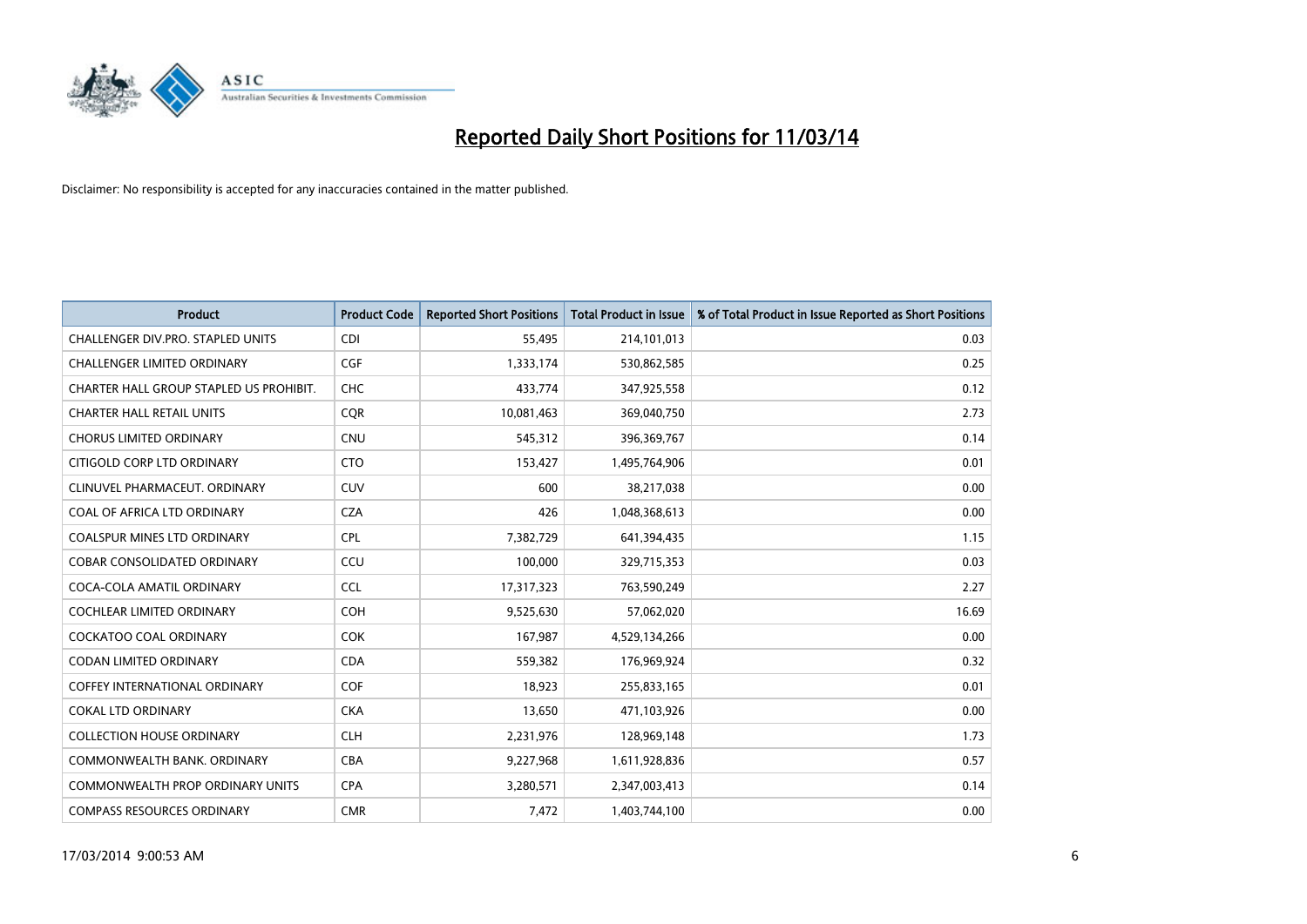

| <b>Product</b>                          | <b>Product Code</b> | <b>Reported Short Positions</b> | <b>Total Product in Issue</b> | % of Total Product in Issue Reported as Short Positions |
|-----------------------------------------|---------------------|---------------------------------|-------------------------------|---------------------------------------------------------|
| <b>COMPUTERSHARE LTD ORDINARY</b>       | CPU                 | 10,906,791                      | 556,203,079                   | 1.96                                                    |
| COOPER ENERGY LTD ORDINARY              | <b>COE</b>          | 200,133                         | 329,235,509                   | 0.06                                                    |
| <b>CORP TRAVEL LIMITED ORDINARY</b>     | <b>CTD</b>          | 18,866                          | 89,890,762                    | 0.02                                                    |
| COVER-MORE GRP LTD ORDINARY             | <b>CVO</b>          | 2,272,509                       | 317,750,000                   | 0.72                                                    |
| <b>CREDIT CORP GROUP ORDINARY</b>       | <b>CCP</b>          | 153,975                         | 46,131,882                    | 0.33                                                    |
| <b>CROMWELL PROP STAPLED SECURITIES</b> | <b>CMW</b>          | 16,678,107                      | 1,724,697,156                 | 0.97                                                    |
| <b>CROWE HORWATH AUS ORDINARY</b>       | <b>CRH</b>          | 1,305,750                       | 273,005,429                   | 0.48                                                    |
| CROWN RESORTS LTD ORDINARY              | <b>CWN</b>          | 2,404,922                       | 728,394,185                   | 0.33                                                    |
| <b>CSG LIMITED ORDINARY</b>             | CSV                 | 8,210                           | 278,973,075                   | 0.00                                                    |
| <b>CSL LIMITED ORDINARY</b>             | <b>CSL</b>          | 838,555                         | 483,937,977                   | 0.17                                                    |
| <b>CSR LIMITED ORDINARY</b>             | <b>CSR</b>          | 14,803,801                      | 506,000,315                   | 2.93                                                    |
| <b>CUDECO LIMITED ORDINARY</b>          | CDU                 | 8,158,981                       | 234,033,408                   | 3.49                                                    |
| DART ENERGY LTD ORDINARY                | <b>DTE</b>          | 4,636,313                       | 1,108,752,733                 | 0.42                                                    |
| DATA#3 LIMITED ORDINARY                 | <b>DTL</b>          | 239,595                         | 153,974,950                   | 0.16                                                    |
| DAVID JONES LIMITED ORDINARY            | <b>DIS</b>          | 33,607,293                      | 537,137,845                   | 6.26                                                    |
| DECMIL GROUP LIMITED ORDINARY           | <b>DCG</b>          | 3,119,777                       | 168,657,794                   | 1.85                                                    |
| DEEP YELLOW LIMITED ORDINARY            | <b>DYL</b>          | 10,002                          | 1,614,056,807                 | 0.00                                                    |
| DEVINE LIMITED ORDINARY                 | <b>DVN</b>          | 10,000                          | 158,730,556                   | 0.01                                                    |
| DEXUS PROPERTY GROUP STAPLED UNITS      | <b>DXS</b>          | 12,484,554                      | 5,309,404,786                 | 0.24                                                    |
| DICK SMITH HLDGS ORDINARY               | <b>DSH</b>          | 11,275,205                      | 236,511,364                   | 4.77                                                    |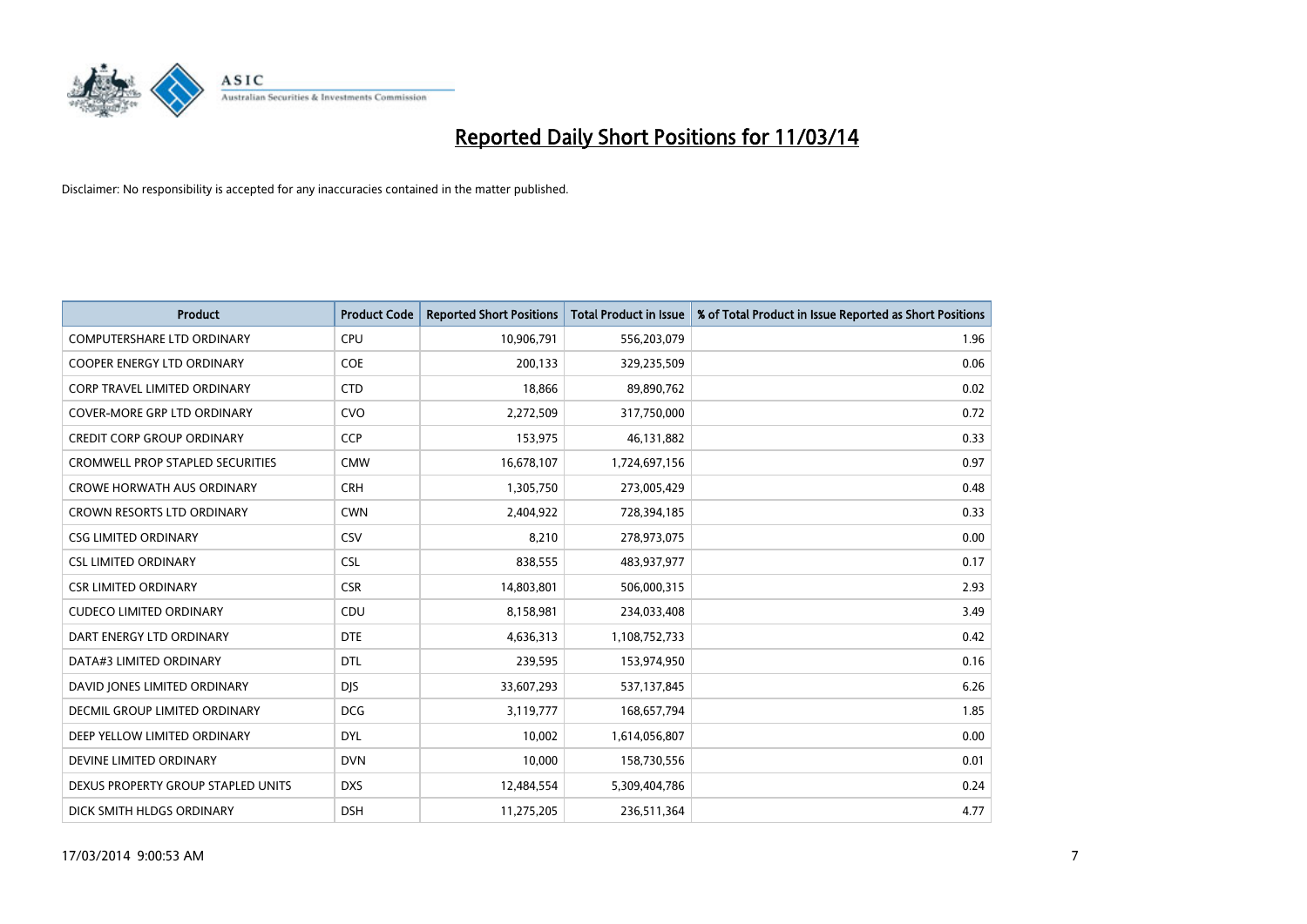

| <b>Product</b>                    | <b>Product Code</b> | <b>Reported Short Positions</b> | <b>Total Product in Issue</b> | % of Total Product in Issue Reported as Short Positions |
|-----------------------------------|---------------------|---------------------------------|-------------------------------|---------------------------------------------------------|
| DISCOVERY METALS LTD ORDINARY     | <b>DML</b>          | 4,407,668                       | 560,034,418                   | 0.79                                                    |
| DOMINO PIZZA ENTERPR ORDINARY     | <b>DMP</b>          | 1,890,045                       | 85,915,713                    | 2.20                                                    |
| DONACO INTERNATIONAL ORDINARY     | <b>DNA</b>          | 1,284,516                       | 402,686,786                   | 0.32                                                    |
| DORAY MINERALS LTD ORDINARY       | <b>DRM</b>          | 2,645                           | 163,326,768                   | 0.00                                                    |
| DOWNER EDI LIMITED ORDINARY       | <b>DOW</b>          | 14,639,708                      | 434,734,970                   | 3.37                                                    |
| DRAGON MINING LTD ORDINARY        | <b>DRA</b>          | 50,000                          | 88,840,613                    | 0.06                                                    |
| DRILLSEARCH ENERGY ORDINARY       | <b>DLS</b>          | 12,945,822                      | 432,965,895                   | 2.99                                                    |
| DUET GROUP STAPLED US PROHIBIT.   | <b>DUE</b>          | 19,435,845                      | 1,296,528,384                 | 1.50                                                    |
| DULUXGROUP LIMITED ORDINARY       | <b>DLX</b>          | 1,925,405                       | 381,093,950                   | 0.51                                                    |
| <b>DWS LTD ORDINARY</b>           | <b>DWS</b>          | 7,001                           | 132,362,763                   | 0.01                                                    |
| ECHO ENTERTAINMENT ORDINARY       | EGP                 | 24,039,364                      | 825,672,730                   | 2.91                                                    |
| <b>ELDERS LIMITED ORDINARY</b>    | <b>ELD</b>          | 19,776,311                      | 455,013,329                   | 4.35                                                    |
| ELEMENTAL MINERALS ORDINARY       | <b>ELM</b>          | 472,213                         | 303,263,391                   | 0.16                                                    |
| <b>EMECO HOLDINGS ORDINARY</b>    | <b>EHL</b>          | 14,072,240                      | 599,675,707                   | 2.35                                                    |
| <b>ENDEAVOUR MIN CORP CDI 1:1</b> | <b>EVR</b>          | 657,064                         | 76,697,439                    | 0.86                                                    |
| ENERGY RESOURCES ORDINARY 'A'     | <b>ERA</b>          | 10,932,771                      | 517,725,062                   | 2.11                                                    |
| ENERGY WORLD CORPOR. ORDINARY     | <b>EWC</b>          | 59,125,632                      | 1,734,166,672                 | 3.41                                                    |
| <b>ENVESTRA LIMITED ORDINARY</b>  | <b>ENV</b>          | 129,115                         | 1,796,808,474                 | 0.01                                                    |
| EQUATORIAL RES LTD ORDINARY       | EQX                 | 2,009                           | 122,185,353                   | 0.00                                                    |
| ERM POWER LIMITED ORDINARY        | EPW                 | 820,226                         | 238,714,606                   | 0.34                                                    |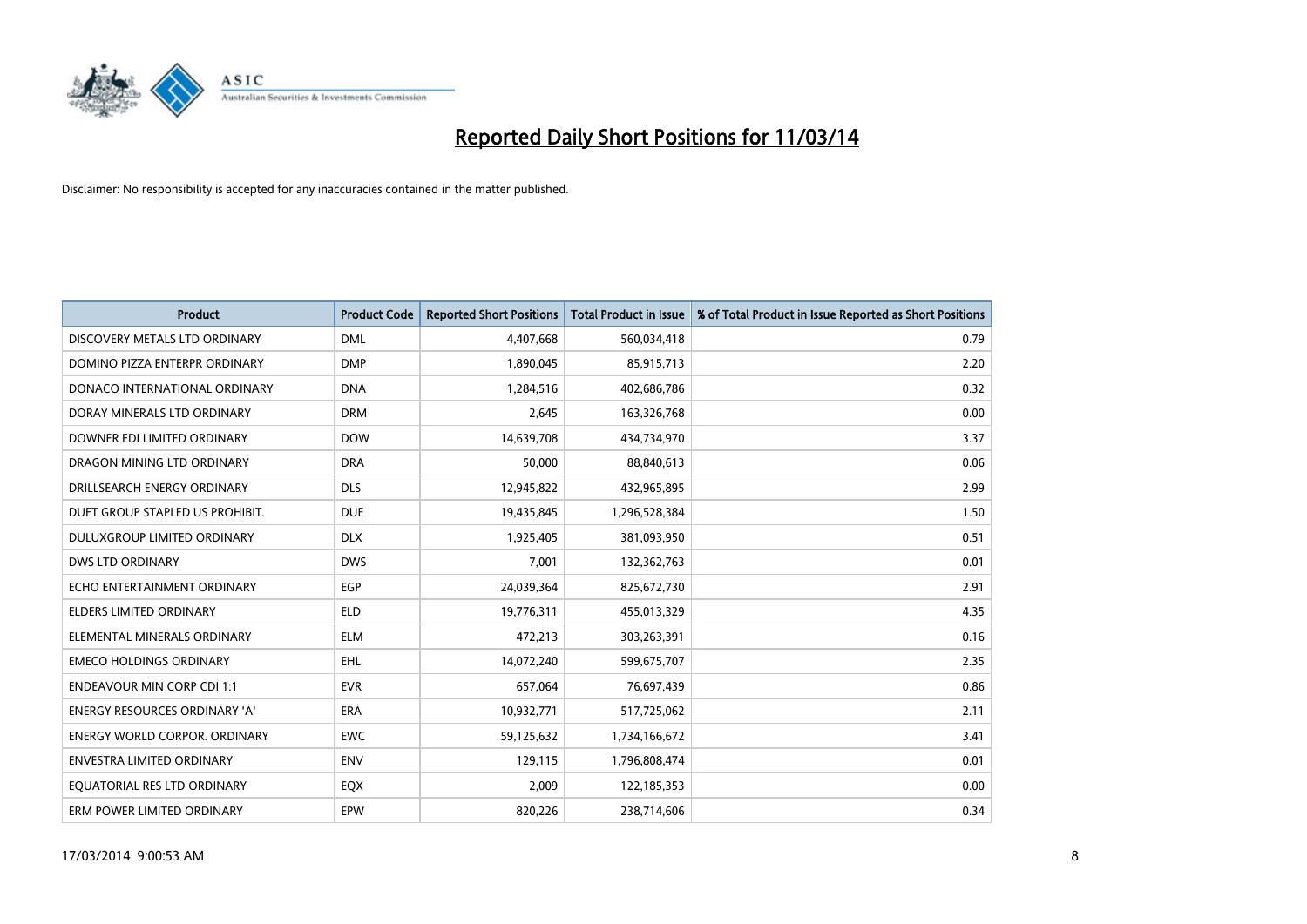

| <b>Product</b>                         | <b>Product Code</b> | <b>Reported Short Positions</b> | <b>Total Product in Issue</b> | % of Total Product in Issue Reported as Short Positions |
|----------------------------------------|---------------------|---------------------------------|-------------------------------|---------------------------------------------------------|
| ESERVGLOBAL LIMITED ORDINARY           | ESV                 | 3,000,000                       | 253,545,997                   | 1.18                                                    |
| ETHANE PIPELINE STAPLED SECURITIES     | <b>EPX</b>          | 8,007                           | 69,302,275                    | 0.01                                                    |
| EVOLUTION MINING LTD ORDINARY          | <b>EVN</b>          | 28,880,667                      | 708,652,367                   | 4.08                                                    |
| FAIRFAX MEDIA LTD ORDINARY             | <b>FXJ</b>          | 154,195,813                     | 2,351,955,725                 | 6.56                                                    |
| <b>FANTASTIC HOLDINGS ORDINARY</b>     | <b>FAN</b>          | 19,107                          | 103,068,398                   | 0.02                                                    |
| <b>FAR LTD ORDINARY</b>                | <b>FAR</b>          | 25,709,070                      | 2,499,846,742                 | 1.03                                                    |
| FEDERATION CNTRES ORD/UNIT STAPLED SEC | <b>FDC</b>          | 4,266,558                       | 1,427,641,565                 | 0.30                                                    |
| FISHER & PAYKEL H. ORDINARY            | <b>FPH</b>          | 1,621,729                       | 551,024,164                   | 0.29                                                    |
| FLEETWOOD CORP ORDINARY                | <b>FWD</b>          | 2,377,250                       | 60,522,619                    | 3.93                                                    |
| FLETCHER BUILDING ORDINARY             | <b>FBU</b>          | 1,493,896                       | 687,854,788                   | 0.22                                                    |
| FLEXIGROUP LIMITED ORDINARY            | <b>FXL</b>          | 1,083,606                       | 304,096,060                   | 0.36                                                    |
| FLIGHT CENTRE TRAVEL ORDINARY          | <b>FLT</b>          | 6,113,531                       | 100,554,606                   | 6.08                                                    |
| FLINDERS MINES LTD ORDINARY            | <b>FMS</b>          | 9,290,538                       | 2,100,866,748                 | 0.44                                                    |
| <b>FOCUS MINERALS LTD ORDINARY</b>     | <b>FML</b>          | 8,645,873                       | 9,137,375,877                 | 0.09                                                    |
| <b>FORGE GROUP LIMITED ORDINARY</b>    | FGE                 | 4,264,315                       | 86,169,014                    | 4.95                                                    |
| FORTESCUE METALS GRP ORDINARY          | <b>FMG</b>          | 156,118,236                     | 3,113,798,151                 | 5.01                                                    |
| <b>G.U.D. HOLDINGS ORDINARY</b>        | GUD                 | 3,978,060                       | 71,241,319                    | 5.58                                                    |
| <b>G8 EDUCATION LIMITED ORDINARY</b>   | <b>GEM</b>          | 5,506,783                       | 301,705,105                   | 1.83                                                    |
| <b>GALAXY RESOURCES ORDINARY</b>       | <b>GXY</b>          | 329,458                         | 1,027,073,389                 | 0.03                                                    |
| <b>GBST HOLDINGS ORDINARY</b>          | <b>GBT</b>          | 85,673                          | 66,561,725                    | 0.13                                                    |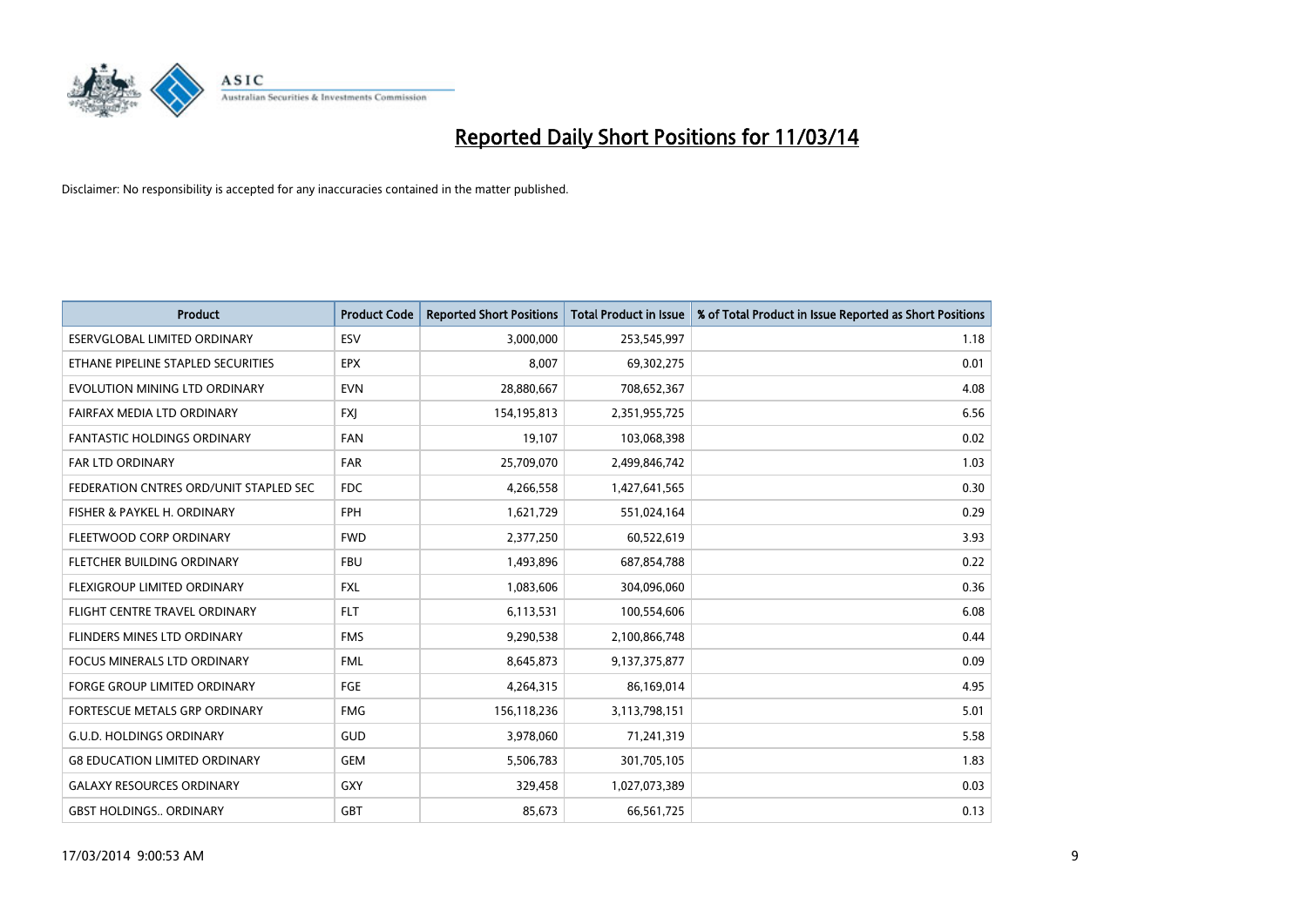

| <b>Product</b>                            | <b>Product Code</b> | <b>Reported Short Positions</b> | <b>Total Product in Issue</b> | % of Total Product in Issue Reported as Short Positions |
|-------------------------------------------|---------------------|---------------------------------|-------------------------------|---------------------------------------------------------|
| <b>GENETIC TECHNOLOGIES ORDINARY</b>      | <b>GTG</b>          | 1,105,500                       | 631,951,612                   | 0.17                                                    |
| <b>GEODYNAMICS LIMITED ORDINARY</b>       | GDY                 | 850                             | 406,452,608                   | 0.00                                                    |
| GI DYNAMICS, INC CDI US PROHIBITED        | GID                 | 921,000                         | 395,856,465                   | 0.23                                                    |
| <b>GINDALBIE METALS LTD ORDINARY</b>      | <b>GBG</b>          | 46,259,451                      | 1,493,660,842                 | 3.10                                                    |
| <b>GOLD ROAD RES LTD ORDINARY</b>         | GOR                 | 3,300                           | 456,172,852                   | 0.00                                                    |
| <b>GOODMAN FIELDER, ORDINARY</b>          | <b>GFF</b>          | 57,328,684                      | 1,955,559,207                 | 2.93                                                    |
| <b>GOODMAN GROUP STAPLED</b>              | <b>GMG</b>          | 3,187,922                       | 1,727,685,976                 | 0.18                                                    |
| <b>GPT GROUP STAPLED SEC.</b>             | <b>GPT</b>          | 5,015,883                       | 1,685,779,634                 | 0.30                                                    |
| <b>GRAINCORP LIMITED A CLASS ORDINARY</b> | <b>GNC</b>          | 1,661,350                       | 228,855,628                   | 0.73                                                    |
| <b>GRANGE RESOURCES, ORDINARY</b>         | <b>GRR</b>          | 4,483,070                       | 1,157,097,869                 | 0.39                                                    |
| <b>GREENCROSS LIMITED ORDINARY</b>        | GXL                 | 2,078                           | 90,257,087                    | 0.00                                                    |
| <b>GREENLAND MIN EN LTD ORDINARY</b>      | GGG                 | 2,808,539                       | 574,572,911                   | 0.49                                                    |
| <b>GRYPHON MINERALS LTD ORDINARY</b>      | GRY                 | 4,933,208                       | 400,889,282                   | 1.23                                                    |
| <b>GUILDFORD COAL LTD ORDINARY</b>        | <b>GUF</b>          | 230.759                         | 744,594,332                   | 0.03                                                    |
| <b>GUINNESS PEAT GROUP. CDI 1:1</b>       | <b>GPG</b>          | 81,925                          | 179,896,960                   | 0.05                                                    |
| <b>GWA GROUP LTD ORDINARY</b>             | <b>GWA</b>          | 9,643,165                       | 306,533,770                   | 3.15                                                    |
| <b>HARVEY NORMAN ORDINARY</b>             | <b>HVN</b>          | 57,533,797                      | 1,062,316,784                 | 5.42                                                    |
| <b>HENDERSON GROUP CDI 1:1</b>            | <b>HGG</b>          | 1,097,023                       | 632,597,144                   | 0.17                                                    |
| HFA HOLDINGS LIMITED ORDINARY             | <b>HFA</b>          | 3,809                           | 118,738,157                   | 0.00                                                    |
| HIGHLANDS PACIFIC ORDINARY                | <b>HIG</b>          | 10.001                          | 854,261,346                   | 0.00                                                    |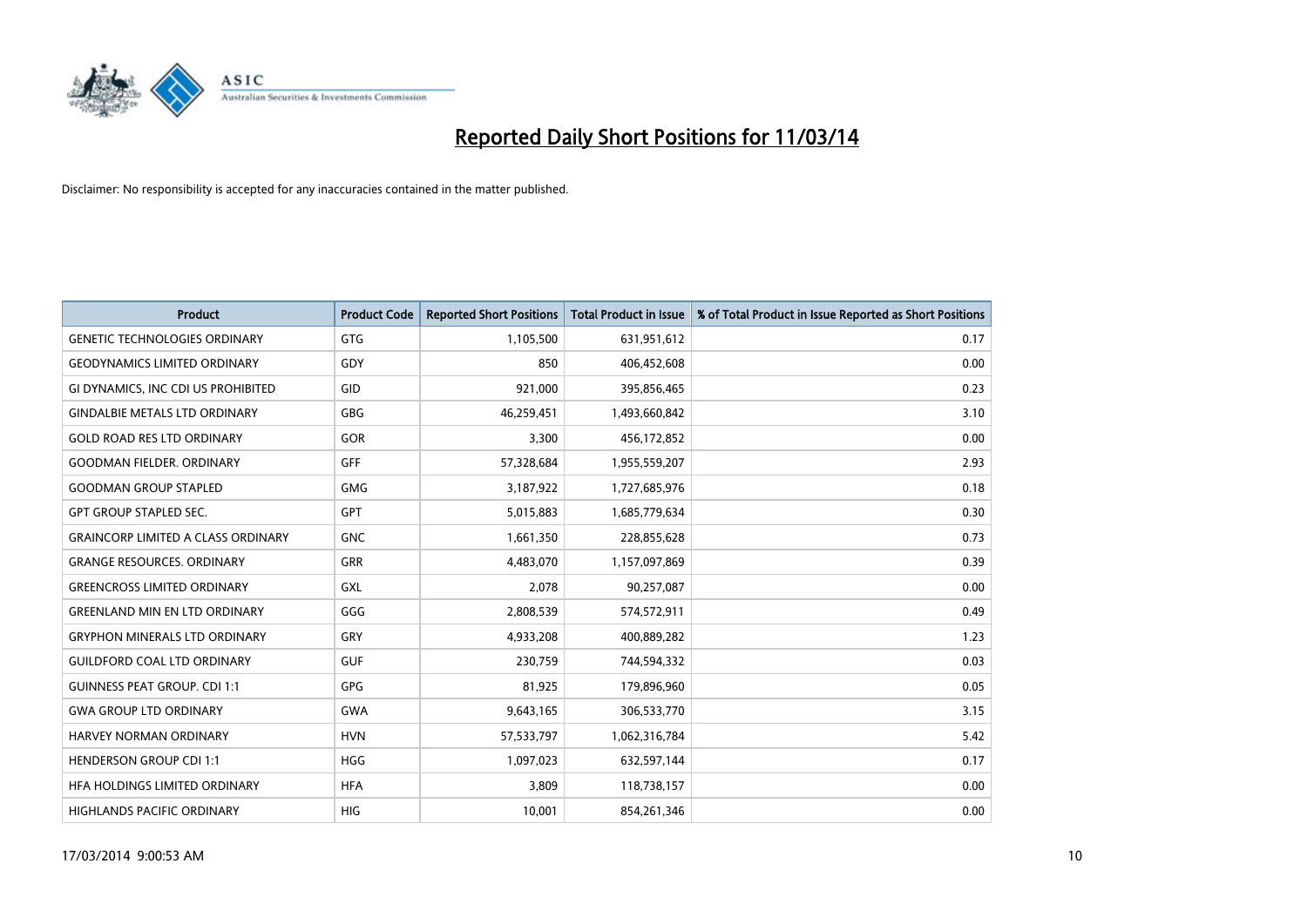

| <b>Product</b>                           | <b>Product Code</b> | <b>Reported Short Positions</b> | <b>Total Product in Issue</b> | % of Total Product in Issue Reported as Short Positions |
|------------------------------------------|---------------------|---------------------------------|-------------------------------|---------------------------------------------------------|
| HILLGROVE RES LTD ORDINARY               | <b>HGO</b>          | 475,339                         | 1,180,889,221                 | 0.04                                                    |
| <b>HILLS LTD ORDINARY</b>                | <b>HIL</b>          | 615,011                         | 236,619,450                   | 0.26                                                    |
| HORIZON OIL LIMITED ORDINARY             | <b>HZN</b>          | 96,633,312                      | 1,301,147,932                 | 7.43                                                    |
| HOT CHILI LTD ORDINARY                   | <b>HCH</b>          | 10,000                          | 347,732,196                   | 0.00                                                    |
| HOTEL PROPERTY STAPLED                   | <b>HPI</b>          | 630.000                         | 132,870,000                   | 0.47                                                    |
| <b>ICAR ASIA LTD ORDINARY</b>            | ICQ                 | 90,782                          | 121,346,281                   | 0.07                                                    |
| <b>ICON ENERGY LIMITED ORDINARY</b>      | <b>ICN</b>          | 2.926                           | 615,774,351                   | 0.00                                                    |
| <b>IINET LIMITED ORDINARY</b>            | <b>IIN</b>          | 600,958                         | 161,238,847                   | 0.37                                                    |
| ILUKA RESOURCES ORDINARY                 | ILU                 | 42,727,708                      | 418,700,517                   | 10.20                                                   |
| <b>IMDEX LIMITED ORDINARY</b>            | <b>IMD</b>          | 4,127,615                       | 210,473,188                   | 1.96                                                    |
| <b>INCITEC PIVOT ORDINARY</b>            | <b>IPL</b>          | 29,926,370                      | 1,644,919,097                 | 1.82                                                    |
| <b>INDEPENDENCE GROUP ORDINARY</b>       | <b>IGO</b>          | 4,859,207                       | 233,323,905                   | 2.08                                                    |
| INDOCHINE MINING LTD ORDINARY            | <b>IDC</b>          | 18,008                          | 965,200,471                   | 0.00                                                    |
| <b>INDOPHIL RESOURCES ORDINARY</b>       | <b>IRN</b>          | 1,436,256                       | 1,203,146,194                 | 0.12                                                    |
| <b>INDUSTRIA REIT STAPLED</b>            | <b>IDR</b>          | 2,057                           | 125,000,001                   | 0.00                                                    |
| <b>INFIGEN ENERGY STAPLED SECURITIES</b> | <b>IFN</b>          | 3,862,061                       | 764,993,434                   | 0.50                                                    |
| <b>INFRATIL LIMITED ORDINARY</b>         | <b>IFZ</b>          | 81,000                          | 602,983,776                   | 0.01                                                    |
| INGENIA GROUP STAPLED SECURITIES         | <b>INA</b>          | 70,553                          | 676,240,232                   | 0.01                                                    |
| <b>INSURANCE AUSTRALIA ORDINARY</b>      | IAG                 | 2,231,063                       | 2,341,618,048                 | 0.10                                                    |
| <b>INTREPID MINES ORDINARY</b>           | <b>IAU</b>          | 17,812,571                      | 556,612,782                   | 3.20                                                    |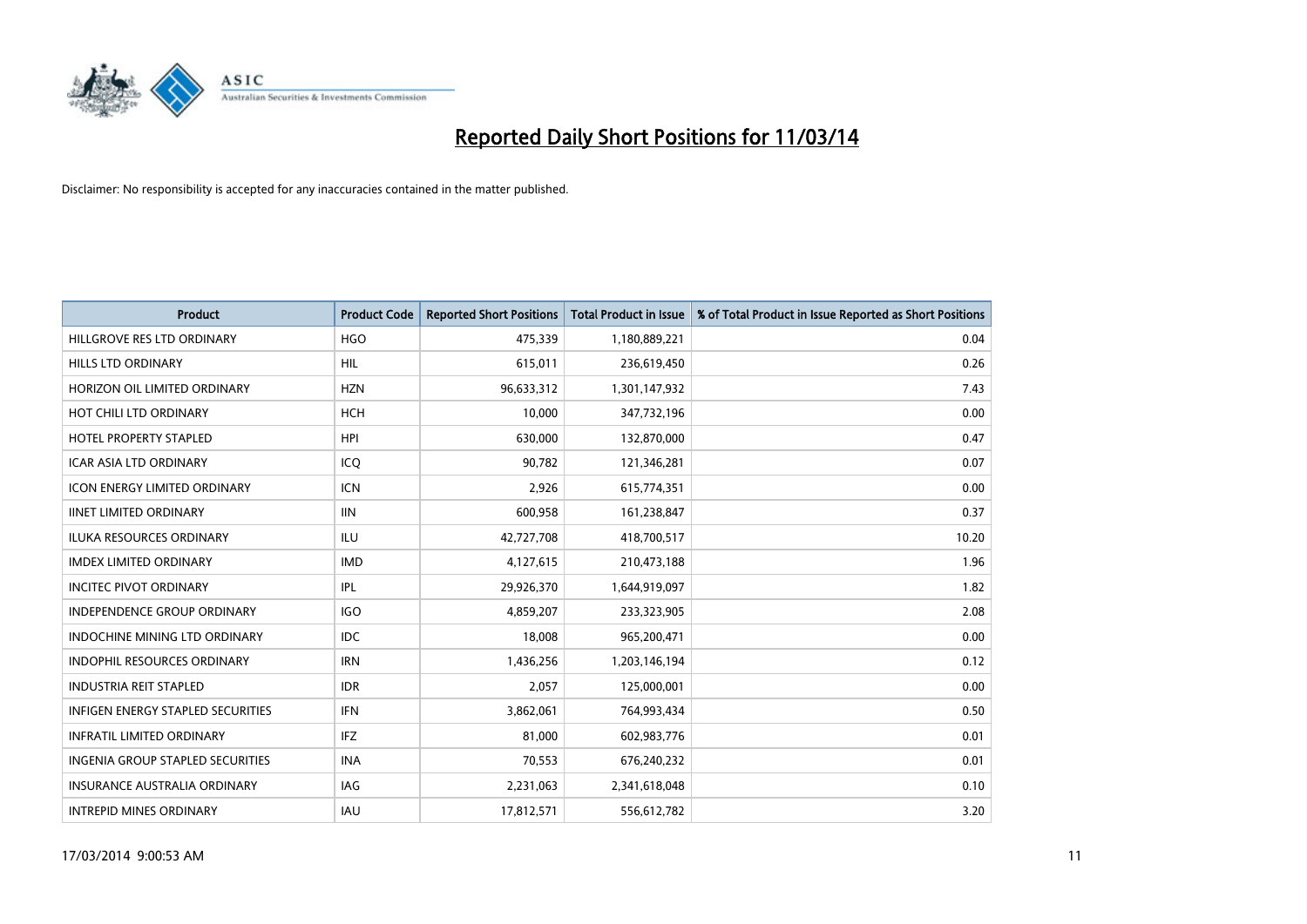

| <b>Product</b>                                  | <b>Product Code</b> | <b>Reported Short Positions</b> | <b>Total Product in Issue</b> | % of Total Product in Issue Reported as Short Positions |
|-------------------------------------------------|---------------------|---------------------------------|-------------------------------|---------------------------------------------------------|
| <b>INVESTA OFFICE FUND STAPLED SECURITIES</b>   | <b>IOF</b>          | 385,533                         | 614,047,458                   | 0.06                                                    |
| <b>INVOCARE LIMITED ORDINARY</b>                | IVC                 | 5,211,729                       | 110,030,298                   | 4.74                                                    |
| <b>IOOF HOLDINGS LTD ORDINARY</b>               | <b>IFL</b>          | 2,099,406                       | 232,118,034                   | 0.90                                                    |
| <b>IPROPERTY GROUP LTD ORDINARY</b>             | <b>IPP</b>          | 1,031,423                       | 181,398,426                   | 0.57                                                    |
| <b>IRESS LIMITED ORDINARY</b>                   | <b>IRE</b>          | 528,893                         | 158,585,126                   | 0.33                                                    |
| <b>IRON ORE HOLDINGS ORDINARY</b>               | <b>IOH</b>          | 26,197                          | 161,174,005                   | 0.02                                                    |
| <b>ISELECT LTD ORDINARY</b>                     | <b>ISU</b>          | 1,923,790                       | 260,889,894                   | 0.74                                                    |
| ISHS EUROPE ETF CDI 1:1                         | <b>IEU</b>          | 29,693                          | 50,800,000                    | 0.06                                                    |
| <b>ISONEA LIMITED ORDINARY</b>                  | <b>ISN</b>          | 2,000                           | 264,245,848                   | 0.00                                                    |
| <b>JAMES HARDIE INDUST CHESS DEPOSITARY INT</b> | <b>IHX</b>          | 2,483,537                       | 443,820,846                   | 0.56                                                    |
| <b>IB HI-FI LIMITED ORDINARY</b>                | <b>IBH</b>          | 11,921,682                      | 100,385,400                   | 11.88                                                   |
| <b>KAGARA LTD ORDINARY</b>                      | KZL                 | 3,350,441                       | 798,953,117                   | 0.42                                                    |
| KAROON GAS AUSTRALIA ORDINARY                   | <b>KAR</b>          | 9,650,814                       | 255,841,581                   | 3.77                                                    |
| KATHMANDU HOLD LTD ORDINARY                     | <b>KMD</b>          | 255,962                         | 200,473,338                   | 0.13                                                    |
| <b>KBL MINING LIMITED ORDINARY</b>              | <b>KBL</b>          | 1,820                           | 393,535,629                   | 0.00                                                    |
| KINGSGATE CONSOLID. ORDINARY                    | <b>KCN</b>          | 17, 161, 181                    | 164,154,349                   | 10.45                                                   |
| KINGSROSE MINING LTD ORDINARY                   | <b>KRM</b>          | 992,606                         | 358,611,493                   | 0.28                                                    |
| LEIGHTON HOLDINGS ORDINARY                      | LEI                 | 18,555,070                      | 337,235,188                   | 5.50                                                    |
| LEND LEASE GROUP UNIT/ORD STAPLED               | <b>LLC</b>          | 6,179,798                       | 576,712,337                   | 1.07                                                    |
| LYCOPODIUM LIMITED ORDINARY                     | LYL                 | 1,001                           | 38,955,103                    | 0.00                                                    |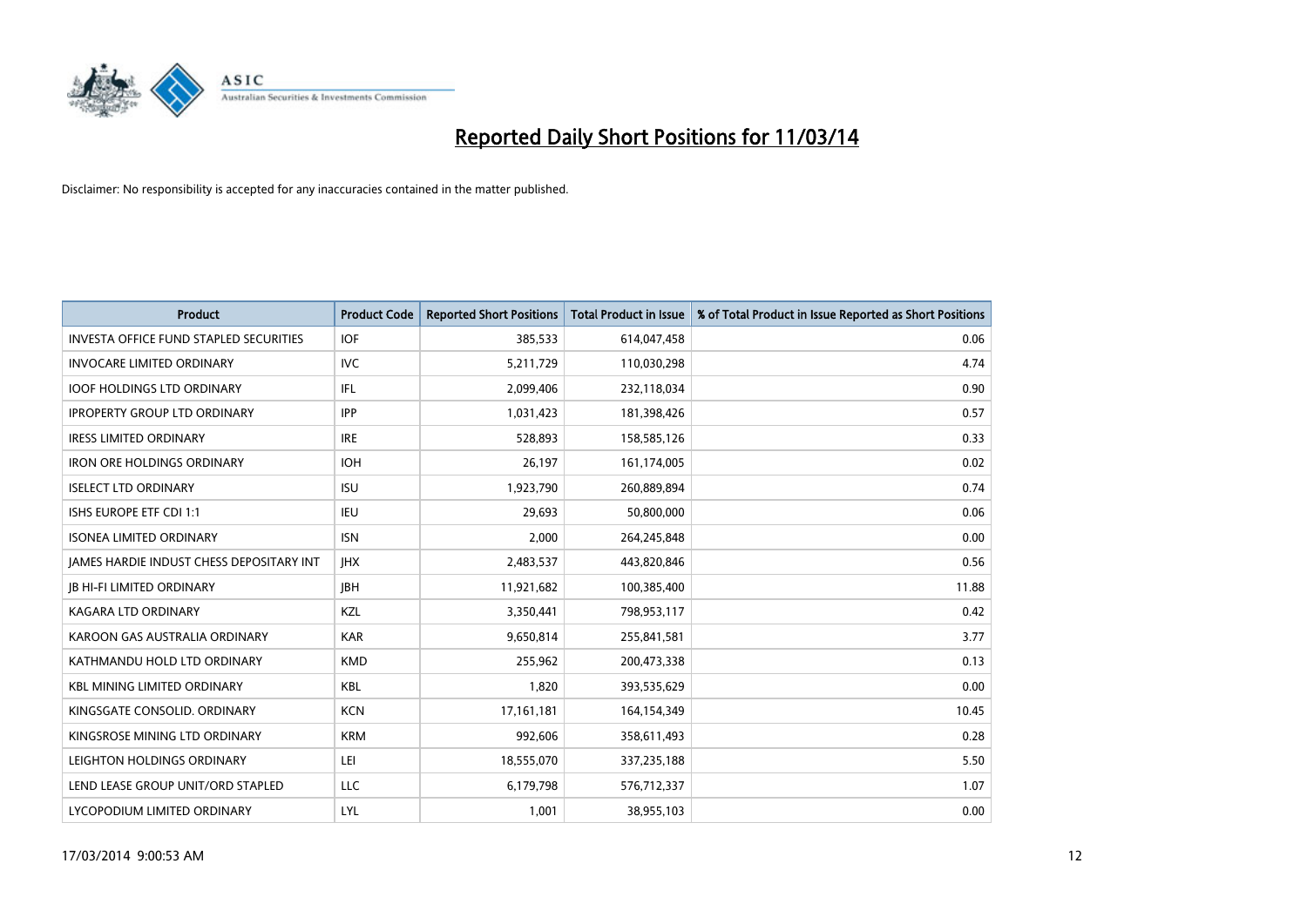

| <b>Product</b>                        | <b>Product Code</b> | <b>Reported Short Positions</b> | <b>Total Product in Issue</b> | % of Total Product in Issue Reported as Short Positions |
|---------------------------------------|---------------------|---------------------------------|-------------------------------|---------------------------------------------------------|
| <b>LYNAS CORPORATION ORDINARY</b>     | <b>LYC</b>          | 151,744,564                     | 1,961,160,594                 | 7.74                                                    |
| M2 GRP LTD ORDINARY                   | <b>MTU</b>          | 12,577,483                      | 179,384,685                   | 7.01                                                    |
| <b>MACA LIMITED ORDINARY</b>          | <b>MLD</b>          | 118,262                         | 176,476,373                   | 0.07                                                    |
| <b>MACMAHON HOLDINGS ORDINARY</b>     | <b>MAH</b>          | 534,594                         | 1,261,699,966                 | 0.04                                                    |
| MACQ ATLAS ROADS GRP ORDINARY STAPLED | <b>MQA</b>          | 8,326,585                       | 487,230,540                   | 1.71                                                    |
| MACQUARIE GROUP LTD ORDINARY          | <b>MOG</b>          | 1,449,152                       | 321,074,750                   | 0.45                                                    |
| MAGELLAN FIN GRP LTD ORDINARY         | <b>MFG</b>          | 1,825,278                       | 156,056,633                   | 1.17                                                    |
| MATRIX C & E LTD ORDINARY             | <b>MCE</b>          | 2,880,489                       | 94,555,428                    | 3.05                                                    |
| MAVERICK DRILLING ORDINARY            | <b>MAD</b>          | 7,636,429                       | 468,004,529                   | 1.63                                                    |
| <b>MAXITRANS INDUSTRIES ORDINARY</b>  | <b>MXI</b>          | 316,712                         | 185,075,653                   | 0.17                                                    |
| MCALEESE LTD ORDINARY                 | <b>MCS</b>          | 23,000                          | 296,577,121                   | 0.01                                                    |
| MCMILLAN SHAKESPEARE ORDINARY         | <b>MMS</b>          | 339,931                         | 74,523,965                    | 0.46                                                    |
| MCPHERSON'S LTD ORDINARY              | <b>MCP</b>          | 125,673                         | 93,994,381                    | 0.13                                                    |
| MEDUSA MINING LTD ORDINARY            | <b>MML</b>          | 7,072,956                       | 207,794,301                   | 3.40                                                    |
| MELBOURNE IT LIMITED ORDINARY         | MLB                 | 12,377                          | 83,659,248                    | 0.01                                                    |
| MERIDIAN ENERGY INSTALMENT RECEIPTS   | <b>MEZCA</b>        | 436,763                         | 1,255,413,626                 | 0.03                                                    |
| MERLIN DIAMONDS LTD ORDINARY          | <b>MED</b>          | 6,816,027                       | 225,480,396                   | 3.02                                                    |
| MERMAID MARINE ORDINARY               | <b>MRM</b>          | 4,280,862                       | 232,652,241                   | 1.84                                                    |
| MESOBLAST LIMITED ORDINARY            | <b>MSB</b>          | 18,169,909                      | 321,210,394                   | 5.66                                                    |
| METALS X LIMITED ORDINARY             | <b>MLX</b>          | 518,719                         | 1,655,386,110                 | 0.03                                                    |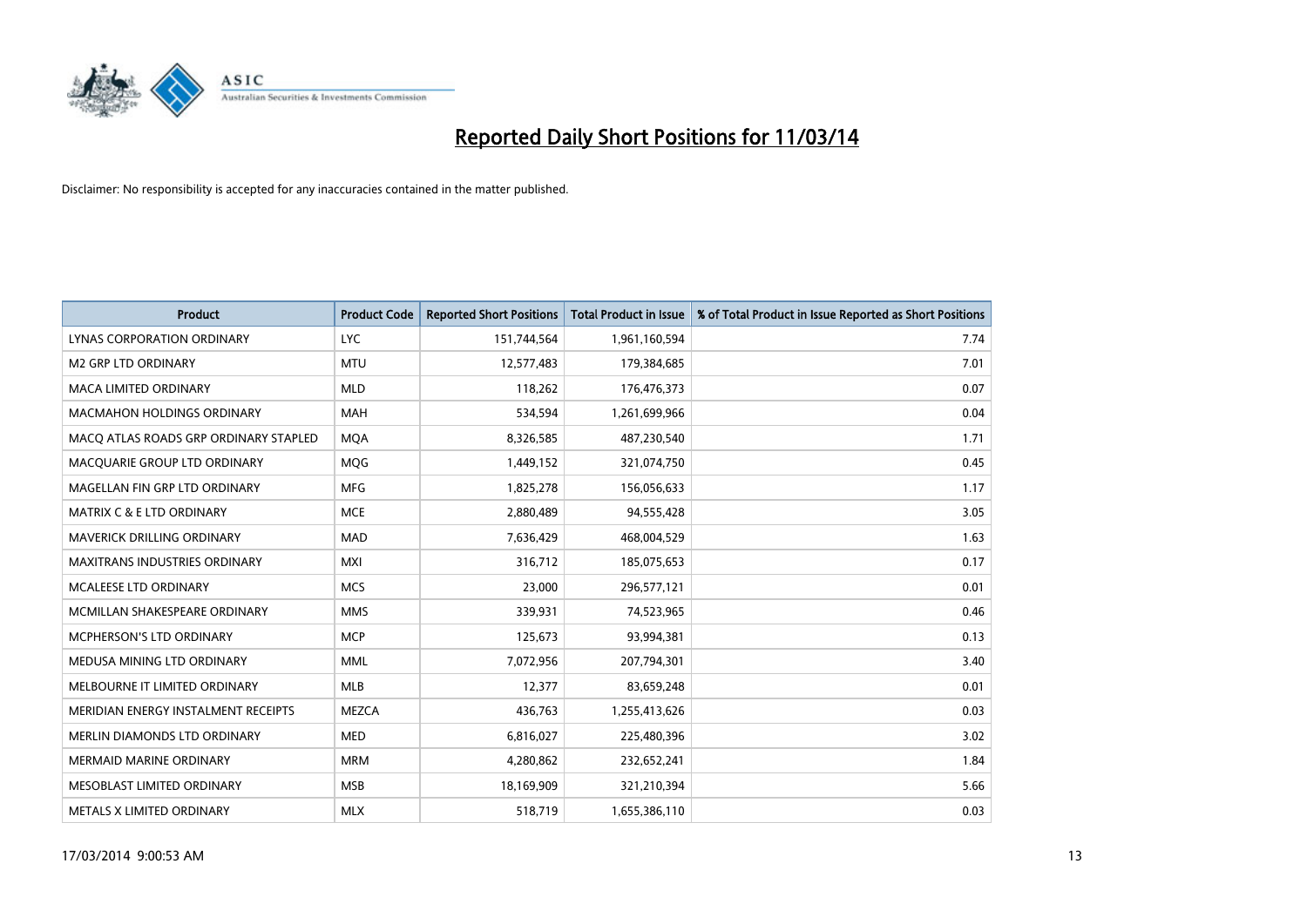

| <b>Product</b>                       | <b>Product Code</b> | <b>Reported Short Positions</b> | <b>Total Product in Issue</b> | % of Total Product in Issue Reported as Short Positions |
|--------------------------------------|---------------------|---------------------------------|-------------------------------|---------------------------------------------------------|
| METCASH LIMITED ORDINARY             | <b>MTS</b>          | 110,476,129                     | 888,338,048                   | 12.44                                                   |
| MIGHTY RIVER POWER ORDINARY          | <b>MYT</b>          | 3,690,094                       | 1,400,012,517                 | 0.26                                                    |
| MINCOR RESOURCES NL ORDINARY         | <b>MCR</b>          | 2,217,698                       | 188,208,274                   | 1.18                                                    |
| MINERAL DEPOSITS ORDINARY            | <b>MDL</b>          | 642,006                         | 103,538,786                   | 0.62                                                    |
| MINERAL RESOURCES, ORDINARY          | <b>MIN</b>          | 5,629,059                       | 186,312,198                   | 3.02                                                    |
| MINT WIRELESS ORDINARY               | <b>MNW</b>          | 1,002,223                       | 403,872,395                   | 0.25                                                    |
| MIRABELA NICKEL LTD ORDINARY         | <b>MBN</b>          | 18,855,648                      | 876,801,147                   | 2.15                                                    |
| MIRVAC GROUP STAPLED SECURITIES      | <b>MGR</b>          | 3,785,745                       | 3,691,853,748                 | 0.10                                                    |
| <b>MOLOPO ENERGY LTD ORDINARY</b>    | <b>MPO</b>          | 268,667                         | 247,133,976                   | 0.11                                                    |
| <b>MONADELPHOUS GROUP ORDINARY</b>   | <b>MND</b>          | 13,555,585                      | 92,308,047                    | 14.69                                                   |
| MORTGAGE CHOICE LTD ORDINARY         | <b>MOC</b>          | 44,455                          | 123,780,387                   | 0.04                                                    |
| <b>MOUNT GIBSON IRON ORDINARY</b>    | <b>MGX</b>          | 6,480,792                       | 1,090,584,232                 | 0.59                                                    |
| MULTIPLEX SITES SITES                | <b>MXUPA</b>        | 1,652                           | 4,500,000                     | 0.04                                                    |
| <b>MURCHISON METALS LTD ORDINARY</b> | <b>MMX</b>          | 216,291                         | 450,497,346                   | 0.05                                                    |
| <b>MYER HOLDINGS LTD ORDINARY</b>    | <b>MYR</b>          | 81,958,994                      | 585,684,551                   | 13.99                                                   |
| <b>MYSTATE LIMITED ORDINARY</b>      | <b>MYS</b>          | 1,582                           | 87,234,451                    | 0.00                                                    |
| NANOSONICS LIMITED ORDINARY          | <b>NAN</b>          | 170,644                         | 263,798,826                   | 0.06                                                    |
| NATIONAL AUST. BANK ORDINARY         | <b>NAB</b>          | 6,063,882                       | 2,353,760,289                 | 0.26                                                    |
| NATIONAL STORAGE STAPLED             | <b>NSR</b>          | 29,747                          | 244,897,097                   | 0.01                                                    |
| NAVITAS LIMITED ORDINARY             | <b>NVT</b>          | 3,406,990                       | 375,416,910                   | 0.91                                                    |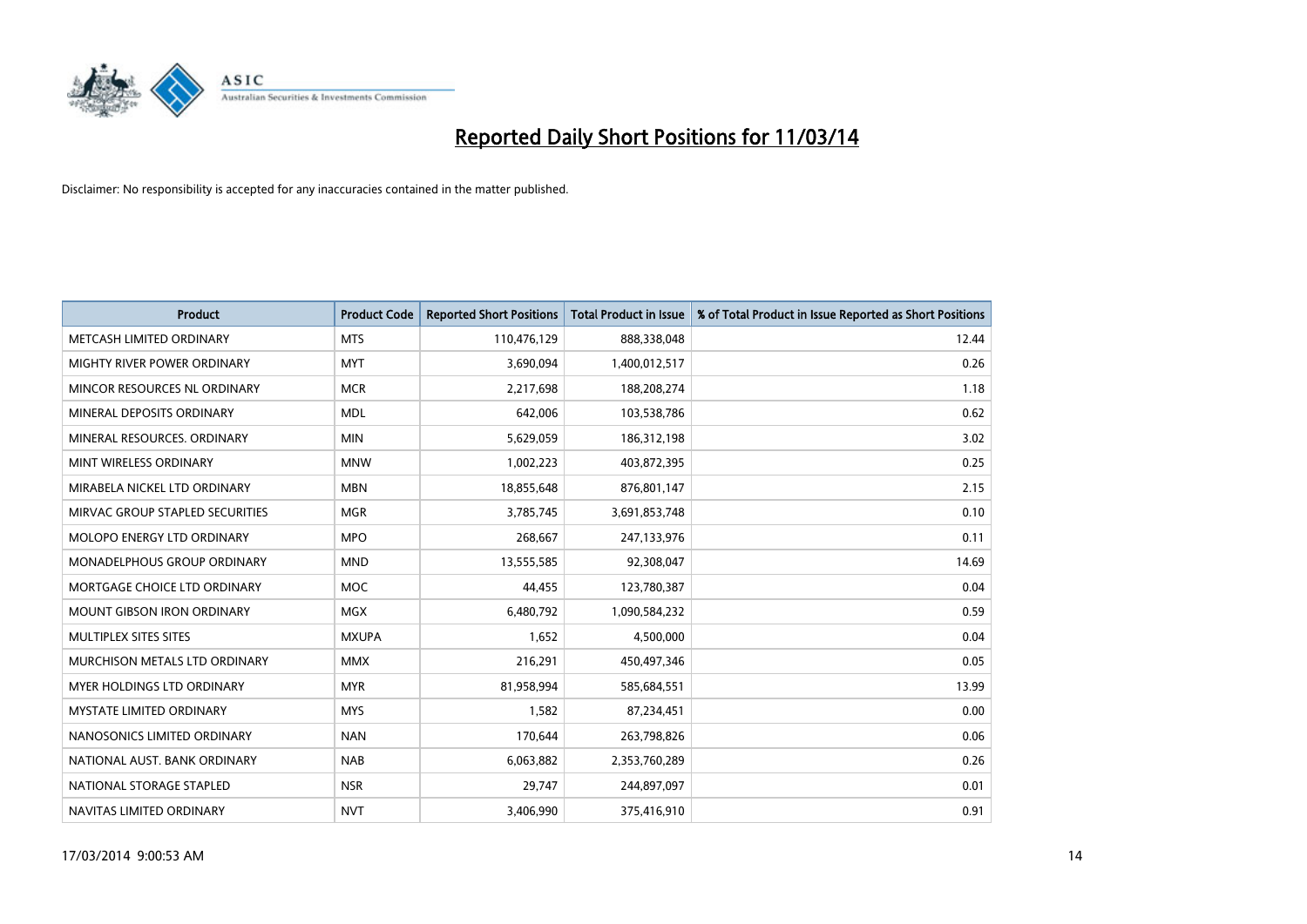

| <b>Product</b>                | <b>Product Code</b> | <b>Reported Short Positions</b> | <b>Total Product in Issue</b> | % of Total Product in Issue Reported as Short Positions |
|-------------------------------|---------------------|---------------------------------|-------------------------------|---------------------------------------------------------|
| NEARMAP LTD ORDINARY          | <b>NEA</b>          | 4,500                           | 333,846,101                   | 0.00                                                    |
| NEON ENERGY LIMITED ORDINARY  | <b>NEN</b>          | 2,402,769                       | 553,037,848                   | 0.43                                                    |
| NEW GUINEA ENERGY ORDINARY    | <b>NGE</b>          | 38,340,318                      | 846,541,193                   | 4.53                                                    |
| NEW HOPE CORPORATION ORDINARY | <b>NHC</b>          | 347,613                         | 830,933,112                   | 0.04                                                    |
| NEWCREST MINING ORDINARY      | <b>NCM</b>          | 11,685,688                      | 766,510,971                   | 1.52                                                    |
| NEWS CORP A NON-VOTING CDI    | <b>NWSLV</b>        | 565,632                         | 3,390,091                     | 16.68                                                   |
| NEWS CORP B VOTING CDI        | <b>NWS</b>          | 3,220,794                       | 19,315,405                    | 16.67                                                   |
| NEWSAT LIMITED ORDINARY       | <b>NWT</b>          | 5,387,358                       | 611,324,841                   | 0.88                                                    |
| NEXTDC LIMITED ORDINARY       | <b>NXT</b>          | 9,623,077                       | 192,904,486                   | 4.99                                                    |
| NEXUS ENERGY LIMITED ORDINARY | <b>NXS</b>          | 1,462,101                       | 1,330,219,459                 | 0.11                                                    |
| NIB HOLDINGS LIMITED ORDINARY | <b>NHF</b>          | 3,293,797                       | 439,004,182                   | 0.75                                                    |
| NICK SCALI LIMITED ORDINARY   | <b>NCK</b>          | 2,001                           | 81,000,000                    | 0.00                                                    |
| NIDO PETROLEUM ORDINARY       | <b>NDO</b>          | 47,402                          | 2,048,317,635                 | 0.00                                                    |
| NINE ENTERTAINMENT ORDINARY   | <b>NEC</b>          | 8,742,579                       | 940,295,023                   | 0.93                                                    |
| NOBLE MINERAL RES ORDINARY    | <b>NMG</b>          | 2,365,726                       | 666,397,952                   | 0.36                                                    |
| NORTHERN IRON LTD ORDINARY    | <b>NFE</b>          | 19,204                          | 484,405,314                   | 0.00                                                    |
| NORTHERN STAR ORDINARY        | <b>NST</b>          | 829,379                         | 526,308,781                   | 0.16                                                    |
| NOVOGEN LIMITED ORDINARY      | <b>NRT</b>          | 164,193                         | 163,810,997                   | 0.10                                                    |
| NRW HOLDINGS LIMITED ORDINARY | <b>NWH</b>          | 17,886,232                      | 278,888,011                   | 6.41                                                    |
| NUCOAL RESOURCES LTD ORDINARY | <b>NCR</b>          |                                 | 768,612,354                   | 0.00                                                    |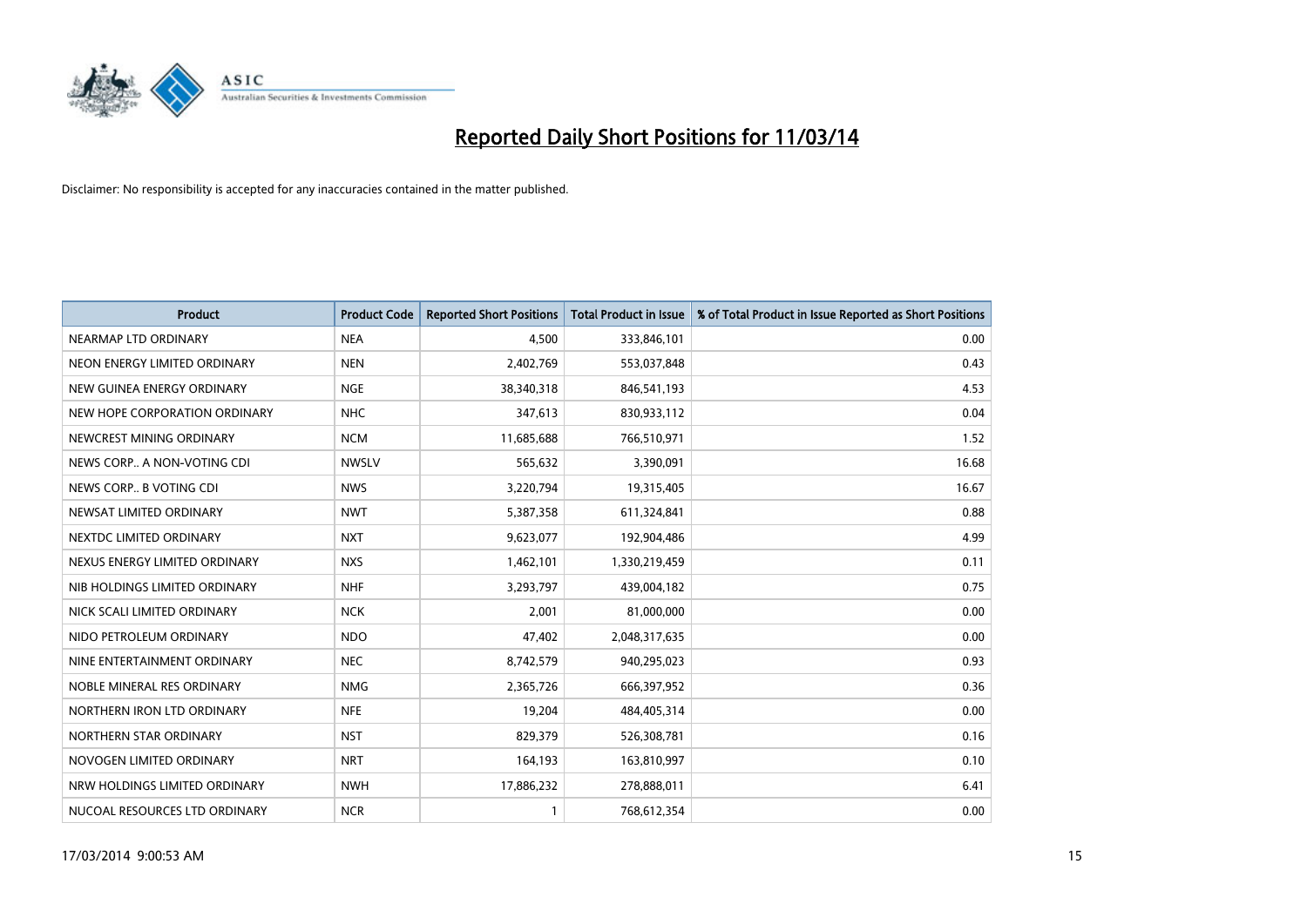

| <b>Product</b>                        | <b>Product Code</b> | <b>Reported Short Positions</b> | <b>Total Product in Issue</b> | % of Total Product in Issue Reported as Short Positions |
|---------------------------------------|---------------------|---------------------------------|-------------------------------|---------------------------------------------------------|
| NUFARM LIMITED ORDINARY               | <b>NUF</b>          | 16,744,392                      | 263,725,895                   | 6.35                                                    |
| OAKTON LIMITED ORDINARY               | <b>OKN</b>          | 357,778                         | 89,990,235                    | 0.40                                                    |
| OCEANAGOLD CORP. CHESS DEPOSITARY INT | <b>OGC</b>          | 424,070                         | 300,350,129                   | 0.14                                                    |
| OIL SEARCH LTD ORDINARY               | <b>OSH</b>          | 10,351,718                      | 1,343,361,150                 | 0.77                                                    |
| OM HOLDINGS LIMITED ORDINARY          | OMH                 | 4,006,952                       | 733,423,337                   | 0.55                                                    |
| ORICA LIMITED ORDINARY                | ORI                 | 8,625,204                       | 370,924,362                   | 2.33                                                    |
| ORIGIN ENERGY ORDINARY                | <b>ORG</b>          | 8,741,213                       | 1,101,228,973                 | 0.79                                                    |
| OROCOBRE LIMITED ORDINARY             | <b>ORE</b>          | 1,899,652                       | 132,041,911                   | 1.44                                                    |
| ORORA LIMITED ORDINARY                | <b>ORA</b>          | 279,071                         | 1,206,684,923                 | 0.02                                                    |
| OROTONGROUP LIMITED ORDINARY          | <b>ORL</b>          | 238,407                         | 40,880,902                    | 0.58                                                    |
| OTTO ENERGY LIMITED ORDINARY          | OEL                 | 670,000                         | 1,149,290,071                 | 0.06                                                    |
| OZ MINERALS ORDINARY                  | OZL                 | 10,442,783                      | 303,470,022                   | 3.44                                                    |
| OZFOREX GROUP LTD ORDINARY            | <b>OFX</b>          | 2,347,781                       | 240,000,000                   | 0.98                                                    |
| <b>PACIFIC BRANDS ORDINARY</b>        | <b>PBG</b>          | 10,230,602                      | 912,915,695                   | 1.12                                                    |
| PACT GROUP HLDGS LTD ORDINARY         | PGH                 | 1,965,293                       | 294,097,961                   | 0.67                                                    |
| PALADIN ENERGY LTD ORDINARY           | <b>PDN</b>          | 111,532,025                     | 964, 367, 284                 | 11.57                                                   |
| PANAUST LIMITED ORDINARY              | <b>PNA</b>          | 7,334,789                       | 634,392,712                   | 1.16                                                    |
| PANORAMIC RESOURCES ORDINARY          | PAN                 | 1,158,350                       | 322,275,824                   | 0.36                                                    |
| PANTERRA GOLD LTD ORDINARY            | PGI                 |                                 | 772,781,012                   | 0.00                                                    |
| PAPERLINX LIMITED ORDINARY            | <b>PPX</b>          | 45,095                          | 665, 181, 261                 | 0.01                                                    |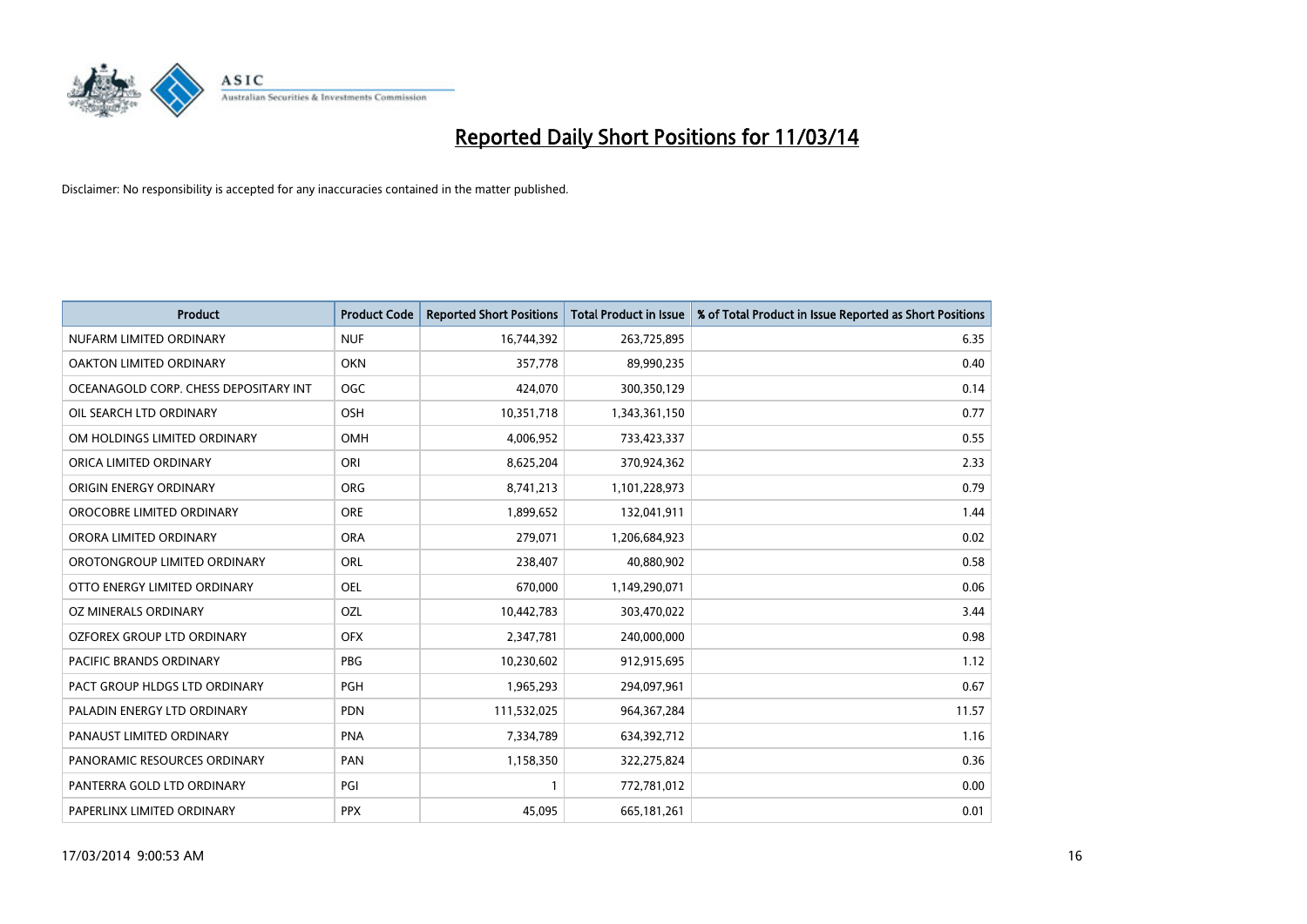

| <b>Product</b>                          | <b>Product Code</b> | <b>Reported Short Positions</b> | <b>Total Product in Issue</b> | % of Total Product in Issue Reported as Short Positions |
|-----------------------------------------|---------------------|---------------------------------|-------------------------------|---------------------------------------------------------|
| PAPERLINX SPS TRUST STEP UP PERP. PREF. | <b>PXUPA</b>        | 5,220                           | 2,850,000                     | 0.18                                                    |
| PAPILLON RES LTD ORDINARY               | PIR                 | 11,164,057                      | 340,894,210                   | 3.27                                                    |
| PATTIES FOODS LTD ORDINARY              | PFL                 | 10,001                          | 139,144,338                   | 0.01                                                    |
| PEET LIMITED ORDINARY                   | <b>PPC</b>          | 330,179                         | 433,389,348                   | 0.08                                                    |
| PENINSULA ENERGY LTD ORDINARY           | <b>PEN</b>          |                                 | 3,252,530,235                 | 0.00                                                    |
| PERPETUAL LIMITED ORDINARY              | PPT                 | 1,196,626                       | 46,529,270                    | 2.57                                                    |
| PERSEUS MINING LTD ORDINARY             | <b>PRU</b>          | 9,365,807                       | 526,656,401                   | 1.78                                                    |
| PHARMAXIS LTD ORDINARY                  | <b>PXS</b>          | 408,118                         | 309,514,849                   | 0.13                                                    |
| PHOSPHAGENICS LTD. ORDINARY             | POH                 | 50,000                          | 1,020,465,957                 | 0.00                                                    |
| PLATINUM ASSET ORDINARY                 | <b>PTM</b>          | 480,917                         | 579,659,095                   | 0.08                                                    |
| PLATINUM AUSTRALIA ORDINARY             | <b>PLA</b>          | 836,027                         | 504,968,043                   | 0.17                                                    |
| PMP LIMITED ORDINARY                    | <b>PMP</b>          | 1,584,873                       | 323,781,124                   | 0.49                                                    |
| POSEIDON NICK LTD ORDINARY              | POS                 | 496,239                         | 460,907,014                   | 0.11                                                    |
| PRANA BIOTECHNOLOGY ORDINARY            | PBT                 | 4,037,986                       | 423,105,862                   | 0.95                                                    |
| PREMIER INVESTMENTS ORDINARY            | <b>PMV</b>          | 268,875                         | 155,314,874                   | 0.17                                                    |
| PRIMA BIOMED LTD ORDINARY               | <b>PRR</b>          | 3,113,058                       | 1,228,709,341                 | 0.25                                                    |
| PRIMARY HEALTH CARE ORDINARY            | PRY                 | 19,107,503                      | 504,956,647                   | 3.78                                                    |
| PRIME MEDIA GRP LTD ORDINARY            | PRT                 | 868,918                         | 366,330,303                   | 0.24                                                    |
| PURA VIDA ENERGY NL ORDINARY            | <b>PVD</b>          | 36,537                          | 126,641,883                   | 0.03                                                    |
| <b>QANTAS AIRWAYS ORDINARY</b>          | QAN                 | 51,773,868                      | 2,196,330,250                 | 2.36                                                    |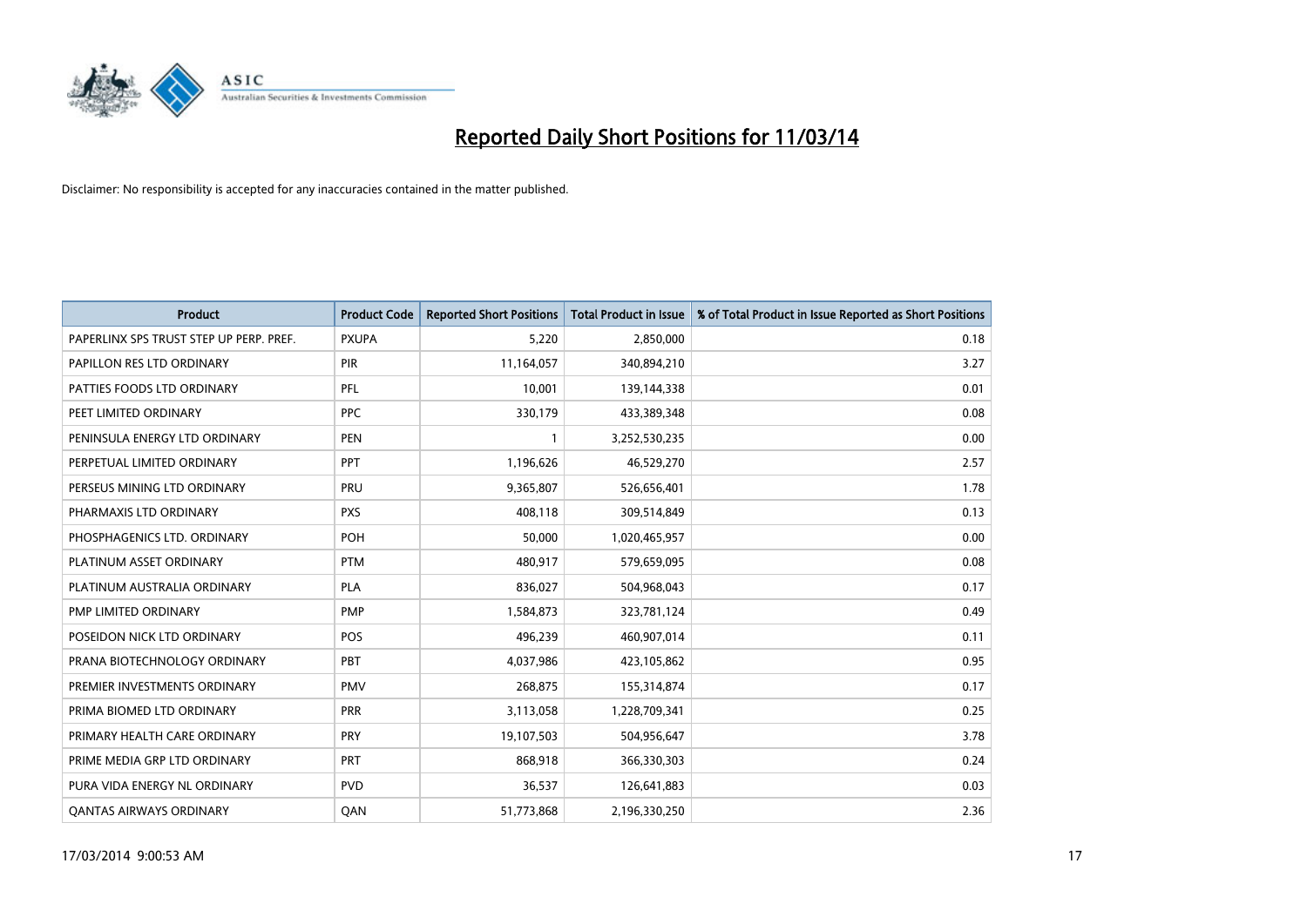

| <b>Product</b>                    | <b>Product Code</b> | <b>Reported Short Positions</b> | <b>Total Product in Issue</b> | % of Total Product in Issue Reported as Short Positions |
|-----------------------------------|---------------------|---------------------------------|-------------------------------|---------------------------------------------------------|
| OBE INSURANCE GROUP ORDINARY      | <b>OBE</b>          | 19,706,133                      | 1,248,704,599                 | 1.58                                                    |
| ORXPHARMA LTD ORDINARY            | <b>QRX</b>          | 66,492                          | 164,115,969                   | 0.04                                                    |
| <b>QUBE HOLDINGS LTD ORDINARY</b> | QUB                 | 28,765,557                      | 931,433,499                   | 3.09                                                    |
| RAMELIUS RESOURCES ORDINARY       | <b>RMS</b>          | 161,083                         | 365,380,380                   | 0.04                                                    |
| RAMSAY HEALTH CARE ORDINARY       | <b>RHC</b>          | 1,504,851                       | 202,081,252                   | 0.74                                                    |
| <b>RCR TOMLINSON ORDINARY</b>     | <b>RCR</b>          | 186,286                         | 136,989,238                   | 0.14                                                    |
| <b>REA GROUP ORDINARY</b>         | <b>REA</b>          | 822,550                         | 131,714,699                   | 0.62                                                    |
| RECALL HOLDINGS LTD ORDINARY      | <b>REC</b>          | 1,032,307                       | 312,836,448                   | 0.33                                                    |
| <b>RECKON LIMITED ORDINARY</b>    | <b>RKN</b>          | 752,287                         | 126,913,066                   | 0.59                                                    |
| <b>RED FORK ENERGY ORDINARY</b>   | <b>RFE</b>          | 2,545,018                       | 501,051,719                   | 0.51                                                    |
| REDBANK ENERGY LTD ORDINARY       | AEJ                 | 13                              | 786,287                       | 0.00                                                    |
| REECE AUSTRALIA LTD. ORDINARY     | <b>REH</b>          | 44                              | 99,600,000                    | 0.00                                                    |
| REED RESOURCES LTD ORDINARY       | <b>RDR</b>          | 248,500                         | 523,453,895                   | 0.05                                                    |
| <b>REGIS RESOURCES ORDINARY</b>   | <b>RRL</b>          | 19,623,603                      | 499,744,095                   | 3.93                                                    |
| RESMED INC CDI 10:1               | <b>RMD</b>          | 32,901,216                      | 1,415,926,590                 | 2.32                                                    |
| <b>RESOLUTE MINING ORDINARY</b>   | <b>RSG</b>          | 10,347,211                      | 641,189,223                   | 1.61                                                    |
| RESOURCE EQUIP LTD ORDINARY       | <b>RQL</b>          | 300                             | 251,131,629                   | 0.00                                                    |
| RESOURCE GENERATION ORDINARY      | <b>RES</b>          | 224,301                         | 581,380,338                   | 0.04                                                    |
| <b>RETAIL FOOD GROUP ORDINARY</b> | <b>RFG</b>          | 6,823,822                       | 144,049,390                   | 4.74                                                    |
| REX MINERALS LIMITED ORDINARY     | <b>RXM</b>          | 1,976,025                       | 188,907,284                   | 1.05                                                    |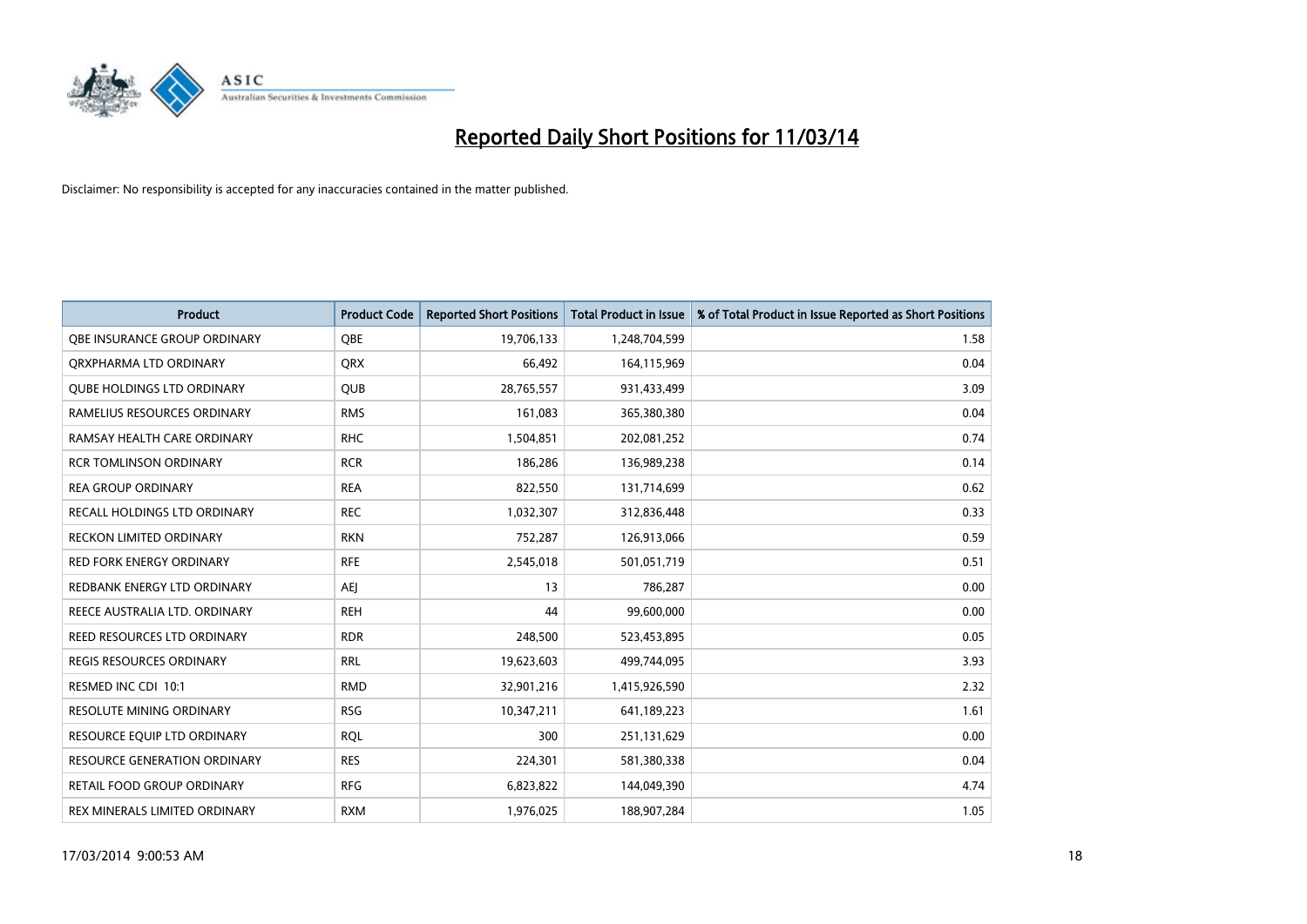

| <b>Product</b>                               | <b>Product Code</b> | <b>Reported Short Positions</b> | <b>Total Product in Issue</b> | % of Total Product in Issue Reported as Short Positions |
|----------------------------------------------|---------------------|---------------------------------|-------------------------------|---------------------------------------------------------|
| <b>RIDLEY CORPORATION ORDINARY</b>           | <b>RIC</b>          | 2,281,557                       | 307,817,071                   | 0.74                                                    |
| RIO TINTO LIMITED ORDINARY                   | <b>RIO</b>          | 4,556,917                       | 435,758,720                   | 1.05                                                    |
| ROC OIL COMPANY ORDINARY                     | <b>ROC</b>          | 517,808                         | 686,461,740                   | 0.08                                                    |
| ROYAL WOLF HOLDINGS ORDINARY                 | <b>RWH</b>          | 192,532                         | 100,387,052                   | 0.19                                                    |
| <b>RURALCO HOLDINGS ORDINARY</b>             | <b>RHL</b>          | 10,543                          | 71,860,206                    | 0.01                                                    |
| SAI GLOBAL LIMITED ORDINARY                  | SAI                 | 11,127,852                      | 210,774,480                   | 5.28                                                    |
| SALMAT LIMITED ORDINARY                      | <b>SLM</b>          | 714                             | 159,812,799                   | 0.00                                                    |
| SAMSON OIL & GAS LTD ORDINARY                | SSN                 | 8,536,000                       | 2,547,627,193                 | 0.34                                                    |
| SANDFIRE RESOURCES ORDINARY                  | <b>SFR</b>          | 1,005,855                       | 155,640,968                   | 0.65                                                    |
| <b>SANTOS LTD ORDINARY</b>                   | <b>STO</b>          | 10,575,433                      | 970,280,062                   | 1.09                                                    |
| SARACEN MINERAL ORDINARY                     | SAR                 | 1,146,220                       | 751,075,555                   | 0.15                                                    |
| <b>SCA PROPERTY GROUP STAPLED SECURITIES</b> | <b>SCP</b>          | 42,347,824                      | 648,628,320                   | 6.53                                                    |
| SEDGMAN LIMITED ORDINARY                     | <b>SDM</b>          | 241,226                         | 223,224,636                   | 0.11                                                    |
| <b>SEEK LIMITED ORDINARY</b>                 | <b>SEK</b>          | 3,276,122                       | 340,357,027                   | 0.96                                                    |
| SELECT HARVESTS ORDINARY                     | SHV                 | 54,641                          | 57,815,720                    | 0.09                                                    |
| SENEX ENERGY LIMITED ORDINARY                | SXY                 | 6,212,451                       | 1,145,058,917                 | 0.54                                                    |
| SERVCORP LIMITED ORDINARY                    | SRV                 | 19,415                          | 98,432,275                    | 0.02                                                    |
| SERVICE STREAM ORDINARY                      | <b>SSM</b>          | 30                              | 284,443,570                   | 0.00                                                    |
| SEVEN GROUP HOLDINGS ORDINARY                | <b>SVW</b>          | 1,801,220                       | 308,160,281                   | 0.58                                                    |
| SEVEN WEST MEDIA LTD ORDINARY                | <b>SWM</b>          | 9,675,321                       | 999,160,872                   | 0.97                                                    |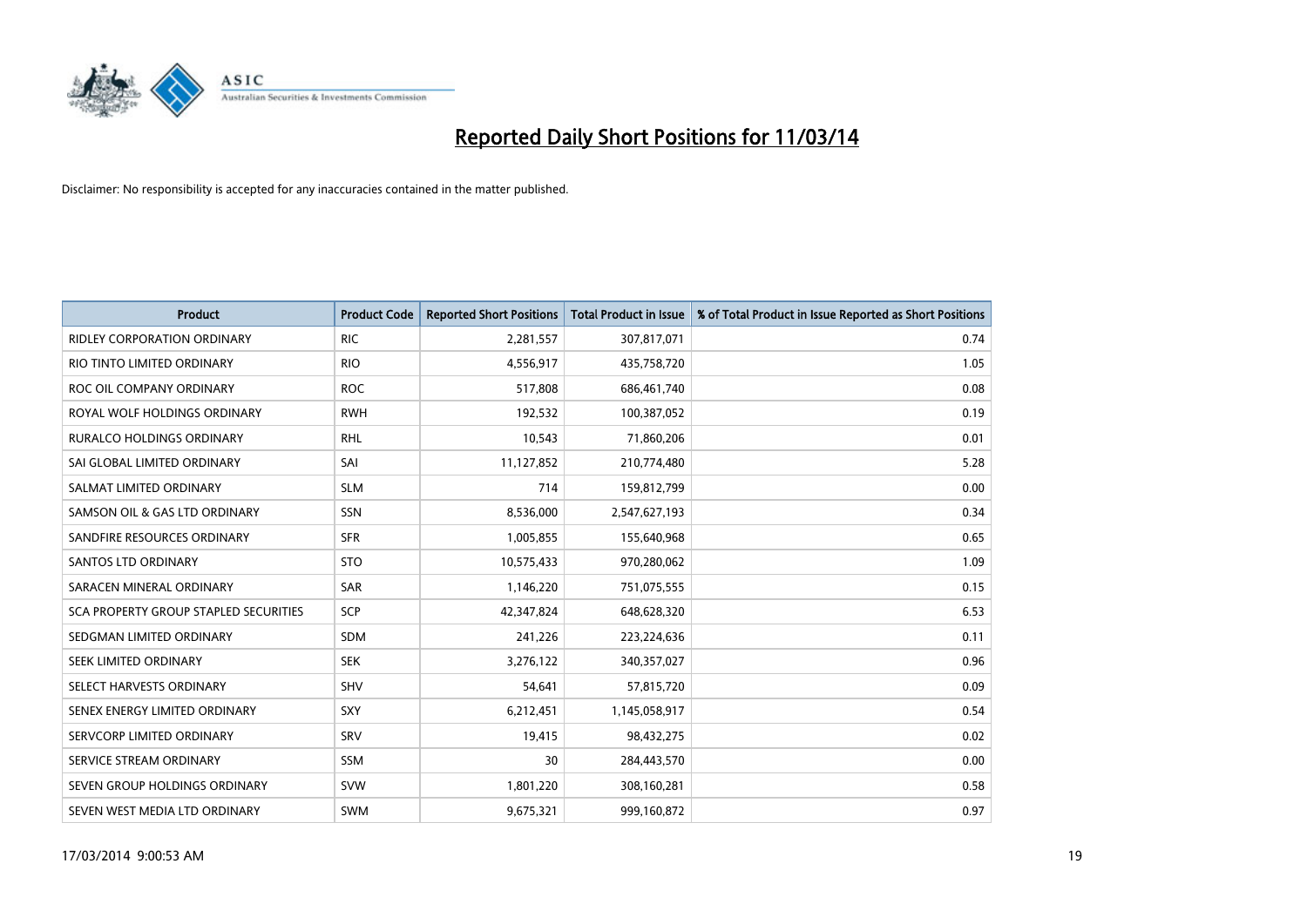

| <b>Product</b>                           | <b>Product Code</b> | <b>Reported Short Positions</b> | <b>Total Product in Issue</b> | % of Total Product in Issue Reported as Short Positions |
|------------------------------------------|---------------------|---------------------------------|-------------------------------|---------------------------------------------------------|
| SIGMA PHARMACEUTICAL ORDINARY            | <b>SIP</b>          | 7,809,742                       | 1,119,954,243                 | 0.70                                                    |
| SILEX SYSTEMS ORDINARY                   | <b>SLX</b>          | 3,036,747                       | 170,367,734                   | 1.78                                                    |
| SILVER CHEF LIMITED ORDINARY             | SIV                 | 216,202                         | 29,333,629                    | 0.74                                                    |
| SILVER LAKE RESOURCE ORDINARY            | <b>SLR</b>          | 23,470,920                      | 503,233,971                   | 4.66                                                    |
| SIMS METAL MGMT LTD ORDINARY             | SGM                 | 13,717,695                      | 204,459,583                   | 6.71                                                    |
| SINGAPORE TELECOMM. CHESS DEPOSITARY INT | <b>SGT</b>          | 6,720,288                       | 141,656,570                   | 4.74                                                    |
| SINO GAS ENERGY ORDINARY                 | <b>SEH</b>          | 230,695                         | 1,530,457,040                 | 0.02                                                    |
| SIRIUS RESOURCES NL ORDINARY             | <b>SIR</b>          | 10,794,532                      | 261,980,167                   | 4.12                                                    |
| SIRTEX MEDICAL ORDINARY                  | <b>SRX</b>          | 124,250                         | 56,108,439                    | 0.22                                                    |
| SKILLED GROUP LTD ORDINARY               | <b>SKE</b>          | 2,629,412                       | 235,254,496                   | 1.12                                                    |
| SKY NETWORK ORDINARY                     | <b>SKT</b>          | 182,857                         | 389,139,785                   | 0.05                                                    |
| SKYCITY ENT GRP LTD ORDINARY             | <b>SKC</b>          | 280,886                         | 580,016,676                   | 0.05                                                    |
| <b>SLATER &amp; GORDON ORDINARY</b>      | SGH                 | 8,058,038                       | 203,821,542                   | 3.95                                                    |
| SMS MANAGEMENT, ORDINARY                 | <b>SMX</b>          | 3,392,416                       | 70,099,763                    | 4.84                                                    |
| SONIC HEALTHCARE ORDINARY                | <b>SHL</b>          | 4,847,898                       | 400,786,556                   | 1.21                                                    |
| SOUL PATTINSON (W.H) ORDINARY            | SOL                 | 37,052                          | 239,395,320                   | 0.02                                                    |
| SOUTH BOULDER MINES ORDINARY             | <b>STB</b>          |                                 | 128,477,826                   | 0.00                                                    |
| SP AUSNET STAPLED SECURITIES             | <b>SPN</b>          | 80,123,617                      | 3,386,607,080                 | 2.37                                                    |
| SPARK INFRASTRUCTURE STAPLED NOTE & UNIT | SKI                 | 71,505,684                      | 1,326,734,264                 | 5.39                                                    |
| SPDR 200 FUND ETF UNITS                  | <b>STW</b>          | 105,637                         | 45,826,368                    | 0.23                                                    |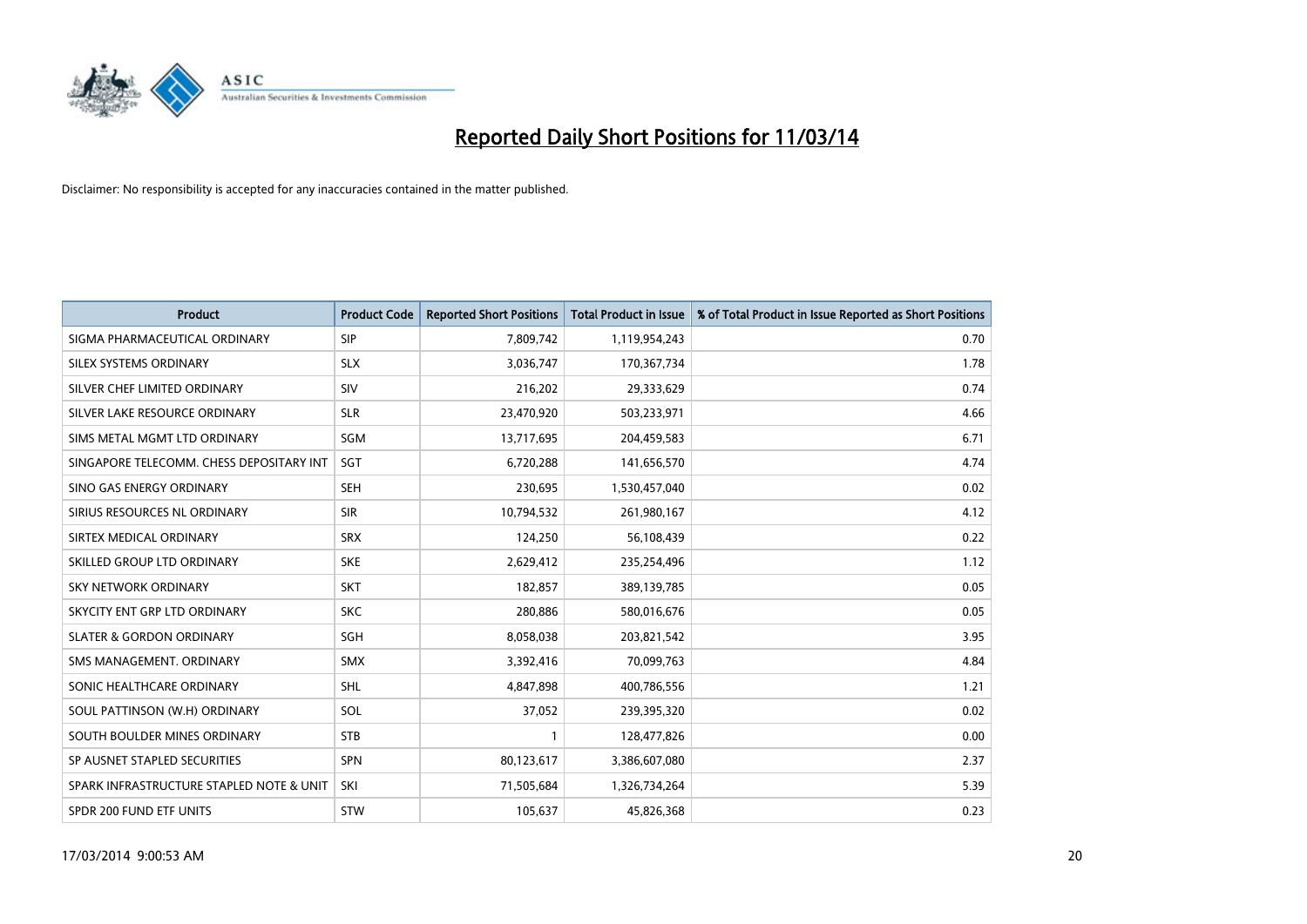

| <b>Product</b>                   | <b>Product Code</b> | <b>Reported Short Positions</b> | <b>Total Product in Issue</b> | % of Total Product in Issue Reported as Short Positions |
|----------------------------------|---------------------|---------------------------------|-------------------------------|---------------------------------------------------------|
| SPDR 200 RESOURCES ETF UNITS     | <b>OZR</b>          | 40.808                          | 1,601,962                     | 2.55                                                    |
| SPDR SMALL ORDS ETF UNITS        | SSO                 | 163,128                         | 801,304                       | 20.36                                                   |
| SPECIALTY FASHION ORDINARY       | <b>SFH</b>          | 49,965                          | 192,236,121                   | 0.03                                                    |
| ST BARBARA LIMITED ORDINARY      | <b>SBM</b>          | 24,496,188                      | 488,074,077                   | 5.02                                                    |
| STARPHARMA HOLDINGS ORDINARY     | SPL                 | 13,749,027                      | 284,664,680                   | 4.83                                                    |
| STEADFAST GROUP LTD ORDINARY     | <b>SDF</b>          | 398,449                         | 500,971,408                   | 0.08                                                    |
| STHN CROSS MEDIA ORDINARY        | SXL                 | 3,811,962                       | 705,099,800                   | 0.54                                                    |
| STOCKLAND UNITS/ORD STAPLED      | SGP                 | 13,128,060                      | 2,326,978,560                 | 0.56                                                    |
| STRAITS RES LTD. ORDINARY        | SRQ                 | 28,747                          | 1,217,730,293                 | 0.00                                                    |
| STRATA-X ENERGY LTD CDI 1:1      | <b>SXA</b>          | 9,651,064                       | 88,970,180                    | 10.85                                                   |
| STRIKE ENERGY LTD ORDINARY       | <b>STX</b>          | 5,000                           | 706,519,664                   | 0.00                                                    |
| STW COMMUNICATIONS ORDINARY      | SGN                 | 1,057,849                       | 403,828,512                   | 0.26                                                    |
| <b>SUDA LTD ORDINARY</b>         | <b>SUD</b>          | 60,445,932                      | 924,052,169                   | 6.54                                                    |
| SUNCORP GROUP LTD ORDINARY       | <b>SUN</b>          | 4,741,805                       | 1,286,600,980                 | 0.37                                                    |
| SUNDANCE ENERGY ORDINARY         | <b>SEA</b>          | 4,161,534                       | 526,911,724                   | 0.79                                                    |
| SUNDANCE RESOURCES ORDINARY      | <b>SDL</b>          | 69,044,765                      | 3,079,369,367                 | 2.24                                                    |
| SUNLAND GROUP LTD ORDINARY       | <b>SDG</b>          | 15,022                          | 181,710,087                   | 0.01                                                    |
| SUPER RET REP LTD ORDINARY       | <b>SUL</b>          | 4,270,755                       | 196,731,620                   | 2.17                                                    |
| SYD AIRPORT STAPLED US PROHIBIT. | SYD                 | 17,202,654                      | 2,216,216,041                 | 0.78                                                    |
| SYRAH RESOURCES ORDINARY         | <b>SYR</b>          | 7,668,746                       | 162,385,614                   | 4.72                                                    |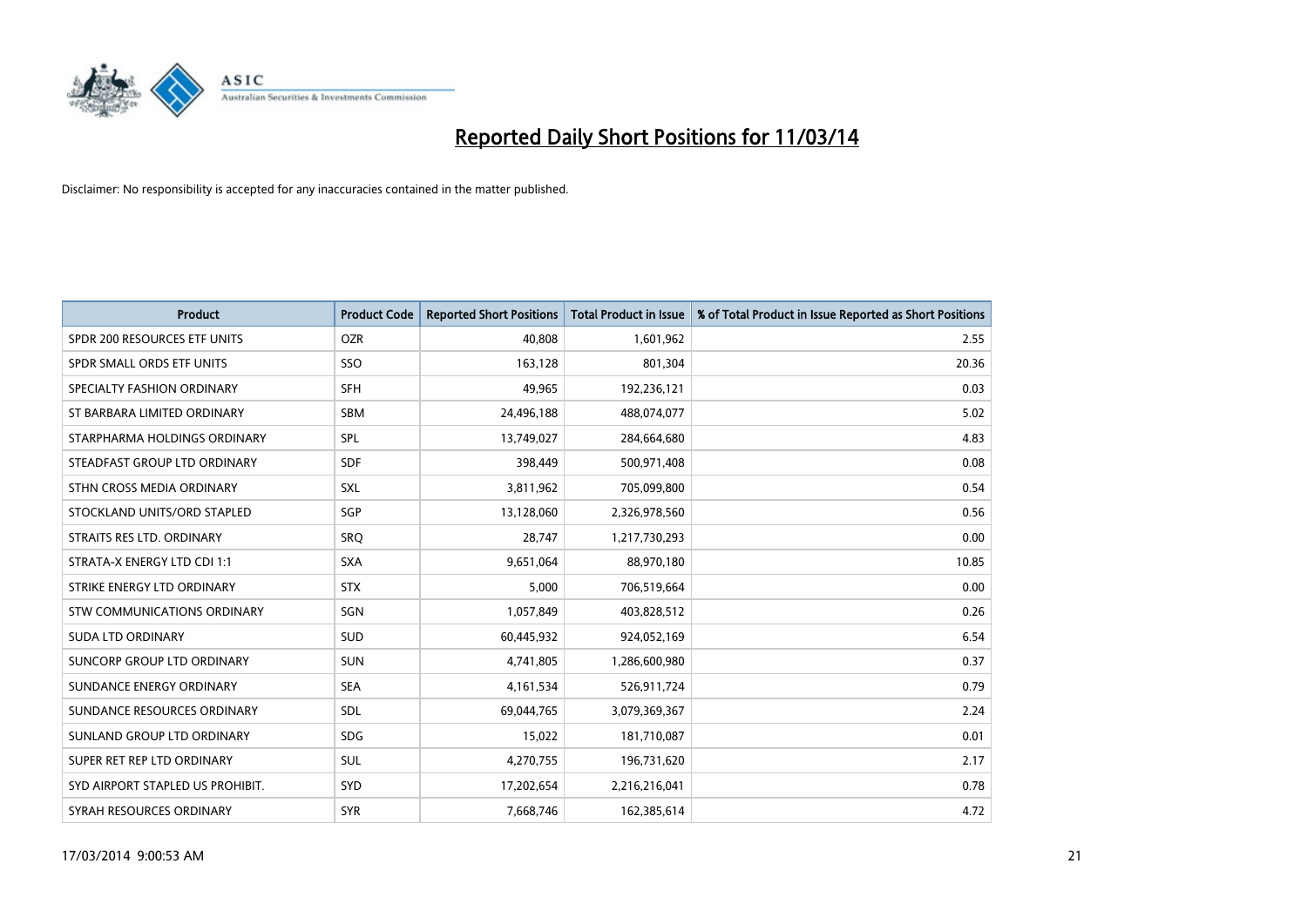

| <b>Product</b>                       | <b>Product Code</b> | <b>Reported Short Positions</b> | <b>Total Product in Issue</b> | % of Total Product in Issue Reported as Short Positions |
|--------------------------------------|---------------------|---------------------------------|-------------------------------|---------------------------------------------------------|
| <b>TABCORP HOLDINGS LTD ORDINARY</b> | <b>TAH</b>          | 20,238,567                      | 754,274,706                   | 2.68                                                    |
| TAP OIL LIMITED ORDINARY             | <b>TAP</b>          | 762,653                         | 242,237,221                   | 0.31                                                    |
| TASSAL GROUP LIMITED ORDINARY        | <b>TGR</b>          | 41,997                          | 146,507,029                   | 0.03                                                    |
| TATTS GROUP LTD ORDINARY             | <b>TTS</b>          | 12,227,634                      | 1,417,117,821                 | 0.86                                                    |
| <b>TECHNOLOGY ONE ORDINARY</b>       | <b>TNE</b>          | 1,012                           | 307,751,455                   | 0.00                                                    |
| TELECOM CORPORATION ORDINARY         | <b>TEL</b>          | 10,917,046                      | 1,824,369,462                 | 0.60                                                    |
| <b>TELSTRA CORPORATION, ORDINARY</b> | <b>TLS</b>          | 10,693,592                      | 12,443,074,357                | 0.09                                                    |
| TEN NETWORK HOLDINGS ORDINARY        | <b>TEN</b>          | 136,437,655                     | 2,630,984,596                 | 5.19                                                    |
| TERANGA GOLD CORP CDI 1:1            | <b>TGZ</b>          | 403,153                         | 107,748,431                   | 0.37                                                    |
| THE REIECT SHOP ORDINARY             | <b>TRS</b>          | 1,501,804                       | 28,826,248                    | 5.21                                                    |
| THORN GROUP LIMITED ORDINARY         | <b>TGA</b>          | 285,528                         | 149,494,813                   | 0.19                                                    |
| <b>TIGER RESOURCES ORDINARY</b>      | <b>TGS</b>          | 109,983                         | 803,311,695                   | 0.01                                                    |
| TOLL HOLDINGS LTD ORDINARY           | <b>TOL</b>          | 31,646,260                      | 717,133,875                   | 4.41                                                    |
| TORO ENERGY LIMITED ORDINARY         | <b>TOE</b>          |                                 | 1,517,991,305                 | 0.00                                                    |
| TOX FREE SOLUTIONS ORDINARY          | <b>TOX</b>          | 2,080,296                       | 133,252,359                   | 1.56                                                    |
| TPG TELECOM LIMITED ORDINARY         | <b>TPM</b>          | 1,898,948                       | 793,808,141                   | 0.24                                                    |
| <b>TRADE ME GROUP ORDINARY</b>       | <b>TME</b>          | 947,361                         | 396,548,005                   | 0.24                                                    |
| TRANSFIELD SERVICES ORDINARY         | <b>TSE</b>          | 40,724,102                      | 512,457,716                   | 7.95                                                    |
| TRANSPACIFIC INDUST, ORDINARY        | <b>TPI</b>          | 19,813,513                      | 1,578,786,704                 | 1.25                                                    |
| TRANSURBAN GROUP TRIPLE STAPLED SEC. | <b>TCL</b>          | 5.054.681                       | 1,491,855,200                 | 0.34                                                    |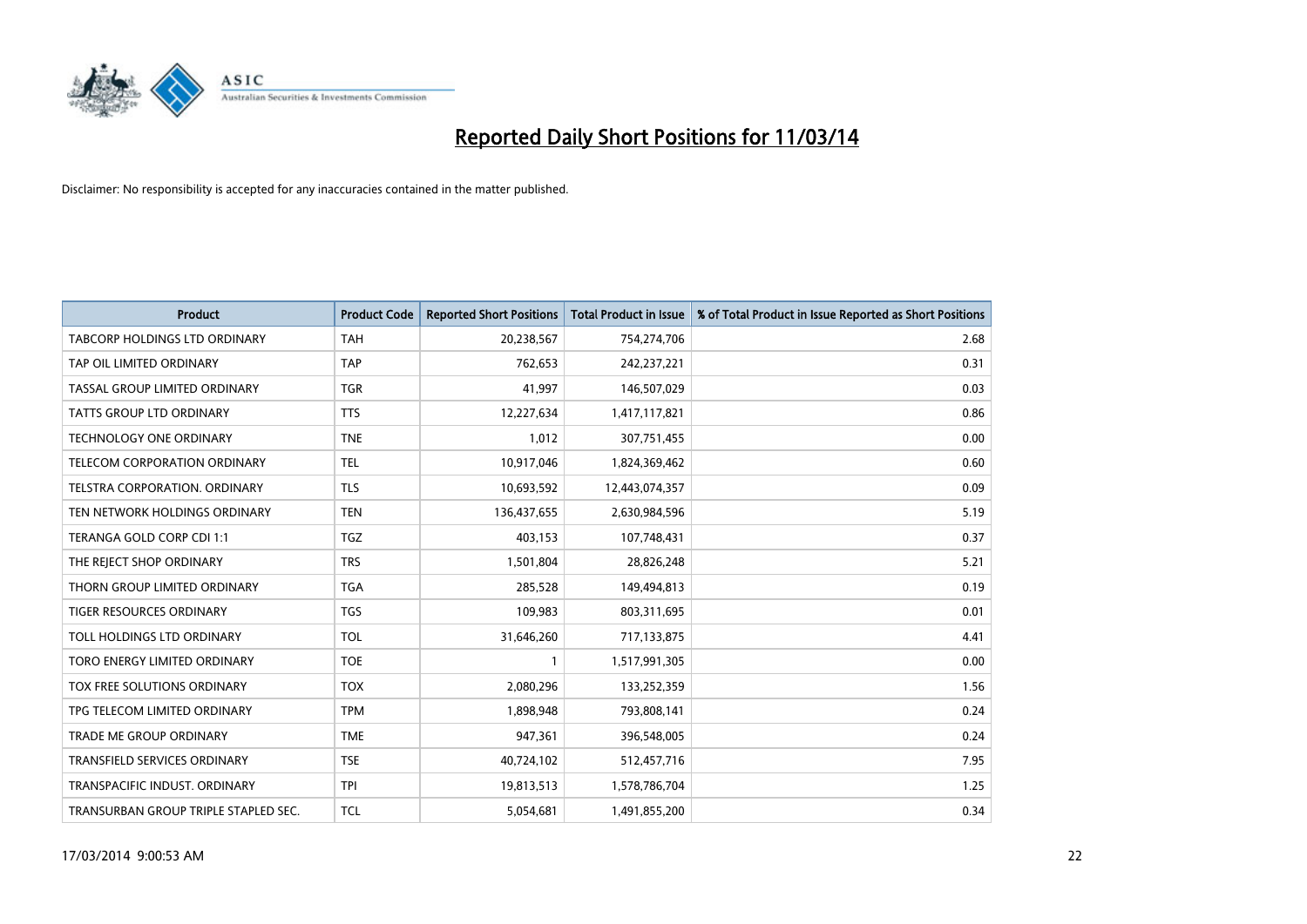

| <b>Product</b>                        | <b>Product Code</b> | <b>Reported Short Positions</b> | <b>Total Product in Issue</b> | % of Total Product in Issue Reported as Short Positions |
|---------------------------------------|---------------------|---------------------------------|-------------------------------|---------------------------------------------------------|
| <b>TREASURY GROUP ORDINARY</b>        | <b>TRG</b>          | 17,819                          | 23,070,755                    | 0.08                                                    |
| TREASURY WINE ESTATE ORDINARY         | <b>TWE</b>          | 41,630,168                      | 647,227,144                   | 6.43                                                    |
| TROY RESOURCES LTD ORDINARY           | <b>TRY</b>          | 4,237,495                       | 190,775,997                   | 2.22                                                    |
| TWENTY-FIRST FOX INC A NON-VOTING CDI | <b>FOXLV</b>        | 293,301                         | 23,159,645                    | 1.27                                                    |
| TWENTY-FIRST FOX INC B VOTING CDI     | <b>FOX</b>          | 1,257,024                       | 166,198,478                   | 0.76                                                    |
| UGL LIMITED ORDINARY                  | <b>UGL</b>          | 24,301,453                      | 166,511,240                   | 14.59                                                   |
| UXC LIMITED ORDINARY                  | <b>UXC</b>          | 2,426,449                       | 320,706,487                   | 0.76                                                    |
| VEDA GROUP LTD ORDINARY               | <b>VED</b>          | 14,675,334                      | 842,055,406                   | 1.74                                                    |
| <b>VILLAGE ROADSHOW LTD ORDINARY</b>  | <b>VRL</b>          | 742,342                         | 159,493,510                   | 0.47                                                    |
| <b>VIRGIN AUS HLDG LTD ORDINARY</b>   | <b>VAH</b>          | 82,983,879                      | 3,514,825,734                 | 2.36                                                    |
| VIRTUS HEALTH LTD ORDINARY            | <b>VRT</b>          | 3,298,492                       | 79,586,601                    | 4.14                                                    |
| <b>VISION EYE INSTITUTE ORDINARY</b>  | <b>VEI</b>          | 148,462                         | 160,759,740                   | 0.09                                                    |
| <b>VOCATION LTD ORDINARY</b>          | <b>VET</b>          | 7,934,938                       | 200,000,000                   | 3.97                                                    |
| <b>WATPAC LIMITED ORDINARY</b>        | <b>WTP</b>          | 4,339                           | 184,332,526                   | 0.00                                                    |
| WEBIET LIMITED ORDINARY               | <b>WEB</b>          | 2,328,494                       | 79,397,959                    | 2.93                                                    |
| <b>WESFARMERS LIMITED ORDINARY</b>    | <b>WES</b>          | 6,006,668                       | 1,143,274,951                 | 0.53                                                    |
| WESTERN AREAS LTD ORDINARY            | <b>WSA</b>          | 22,060,481                      | 226,392,226                   | 9.74                                                    |
| WESTERN DESERT RES. ORDINARY          | <b>WDR</b>          | 5,667,429                       | 500,040,257                   | 1.13                                                    |
| WESTFIELD GROUP ORD/UNIT STAPLED SEC  | <b>WDC</b>          | 5,551,727                       | 2,113,501,814                 | 0.26                                                    |
| WESTFIELD RETAIL TST UNIT STAPLED     | <b>WRT</b>          | 22,206,689                      | 2,979,214,029                 | 0.75                                                    |